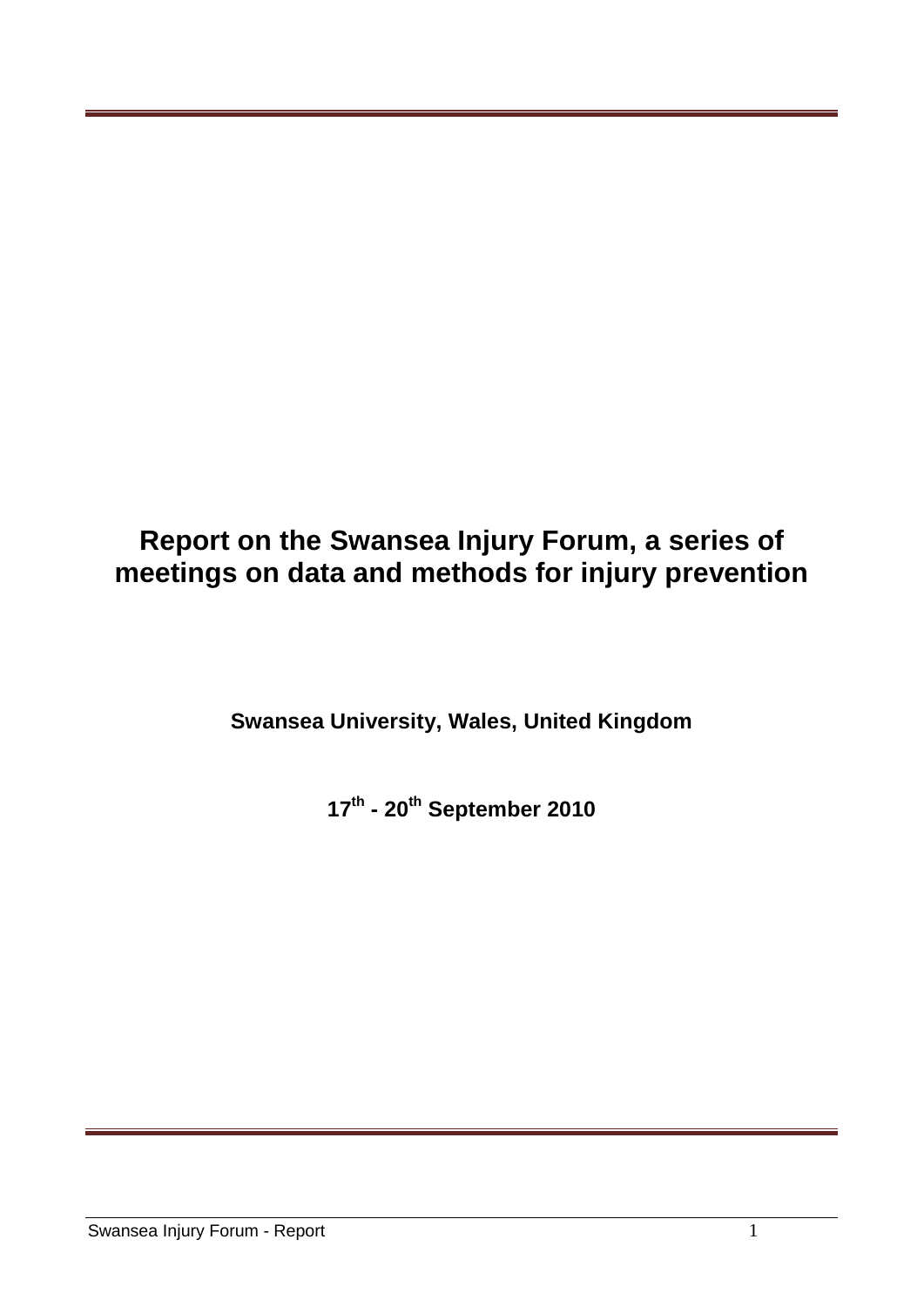### **Executive Summary**

This report summarises the findings of the Swansea Injury Forum, a joint meeting of the International Collaborative Effort (ICE) on Injury Statistics, Global Burden of Disease Injury Expert Group (GBD-IEG), and the ICD11 Injury and External Causes Topic Advisory Group, held at Swansea University in September 2010 immediately before the Safety 2010 conference in London. The series of meetings focused on injury statistics and measurement of the population burden of injuries.

The Swansea Injury Forum consisted of four meetings:

1. A day long meeting on  $17<sup>th</sup>$  September on estimating the burden of injuries in Africa organised by the GBD-IEG;

2. A day long meeting on  $18<sup>th</sup>$  September on global burden of disease methods for measuring injury, organised by the GBD-IEG;

3. A one and a half day meeting (19-20<sup>th</sup> September) of the ICE on Injury Statistics; and

4. A half day meeting (20<sup>th</sup> September) of the ICD11 Injury and External Causes Topic Advisory Group

The detailed agendas for each meeting are provided as Appendix A. The report summarises the main findings of the presentations and subsequent discussions, and concludes with a section on the need for future work in this field, including further meetings.

In keeping with the long tradition set by the ICE on Injury Statistics, the meetings took the form of forums or workshops, in which most participants were also presenters and active contributors to discussions. The meetings focused on methods, but with a sharp focus on application and usefulness of data for injury prevention. These meetings provide the most important forum, globally, in which the methods and understanding necessary for effective injury surveillance are developing. In addition, the forums provide a unique setting in which new and emerging contributors to the field can experience immersion into the field and its community of scholars and become known and involved. Critical to serving this function are the focused agenda of these meetings and the modest number of participants.

*Conclusion 1: Technical forums or workshops on the methods underlying production and use of injury statistics for surveillance and prevention are an essential foundation for effective injury prevention and development of capacity for this.*

The Swansea Injury Forum attracted 60 participants from 24 countries and six continents (Appendix B). They included most of the prominent participants in the ICE on Injury Statistics and the injury aspect of the current GBD project, as well as a remarkable contingent of researchers from Sub-Saharan Africa. Support provided by the WHO-VIP and the World Bank enabled the attendance of many of the African participants, and some others. This further broadening of participation beyond that achieved in previous methods meetings represents a substantial step towards the fully global scope that has been an aspiration of the Injury ICE.

*Conclusion 2: Broadening of the scope of participation to include people from more parts of the world is desirable. Achieving this will require targeted efforts and funding support for participants, especially those from low-resource settings.* 

Looking to the future, WHO-VIP participants stated a set of questions central to injury prevention policy and practice, and which imply an agenda for injury surveillance and related work on injury data and methods.

- i. What do policy makers and program officers need to know (now, and in a few years)?
- ii. How to work with countries to define their own priorities and systems?
- iii. Where to invest given the IT advances and opportunities?
	- a. To facilitate timely data collection and dissemination
		- b. To provide useful/"actionable" information
- iv. What opportunities exist for technical collaboration?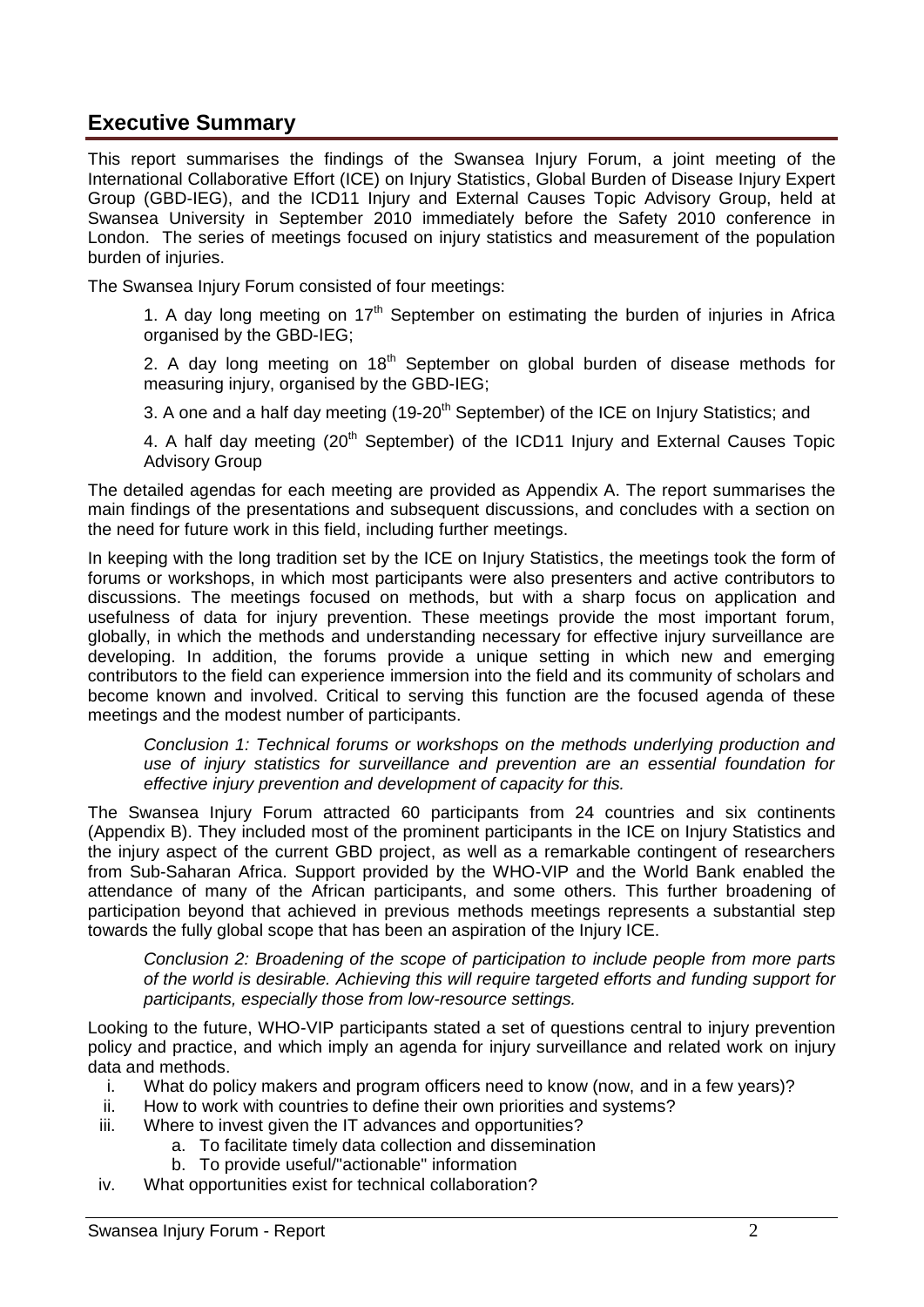v. Where do we (countries, the field) want to be in 2 years? 5 years?

While much of the work presented at Swansea is relevant to that agenda, there is much more to be done. A high priority is for improved injury estimates for low income countries. Another is to improve information infrastructures and related human capacity in many countries, if not all. Better burden of injury estimates using comprehensive incidence and outcomes data are emerging. While this work is most advanced in some high income countries, it has potential value everywhere, and development and dissemination of the methods should be encouraged. There is much to be learned from each other and a clear need to strengthen collaboration to help with capacity development.

*Conclusion 3: Assessment of priorities arising from the Swansea meetings should inform planning of the program of the next meeting.* 

Participants in these meetings have an "applied" outlook. However, the specific information needs and priorities of policy-makers and prevention practitioners not necessarily well-understood by technical practitioners. Likewise, policy-makers and preventionists are not always aware of opportunities and of constraints that exist concerning injury statistics.

*Conclusion 4: Future meetings should give further attention to ensuring that injury data and methods are well-attuned to practical needs for policy and prevention.*

A need was identified for a reference group to work with WHO concerning future meetings. How this could be organised and funded needs further consideration. Meetings focusing on injury statistics and research have been held at, or in association with, most of the previous World Conferences. Hosting meetings in countries where the biennial world injury conferences are held helps to increase attendance and reduce the marginal costs of attendance. The form and oversight of meetings has varied; the ICE on Injury Statistics has the longest history, having met at most conferences. Recent meetings (Boston, Swansea) have been collaborations of the Injury ICE with other groups and organizations. The tradition of technical meetings on data to underpin injury prevention should be enabled to continue. For the future, a plausible approach is for meetings in association with the World Conferences, supplemented by one or two other meetings between these, depending on the spacing of the Conferences.

*Conclusion 5: Injury statistical technical meetings should be held approximately once per year. A meeting should be associated with each World Conference on Injury Prevention and Safety Promotion. Additional meetings should be held between these at intervals of about one year.*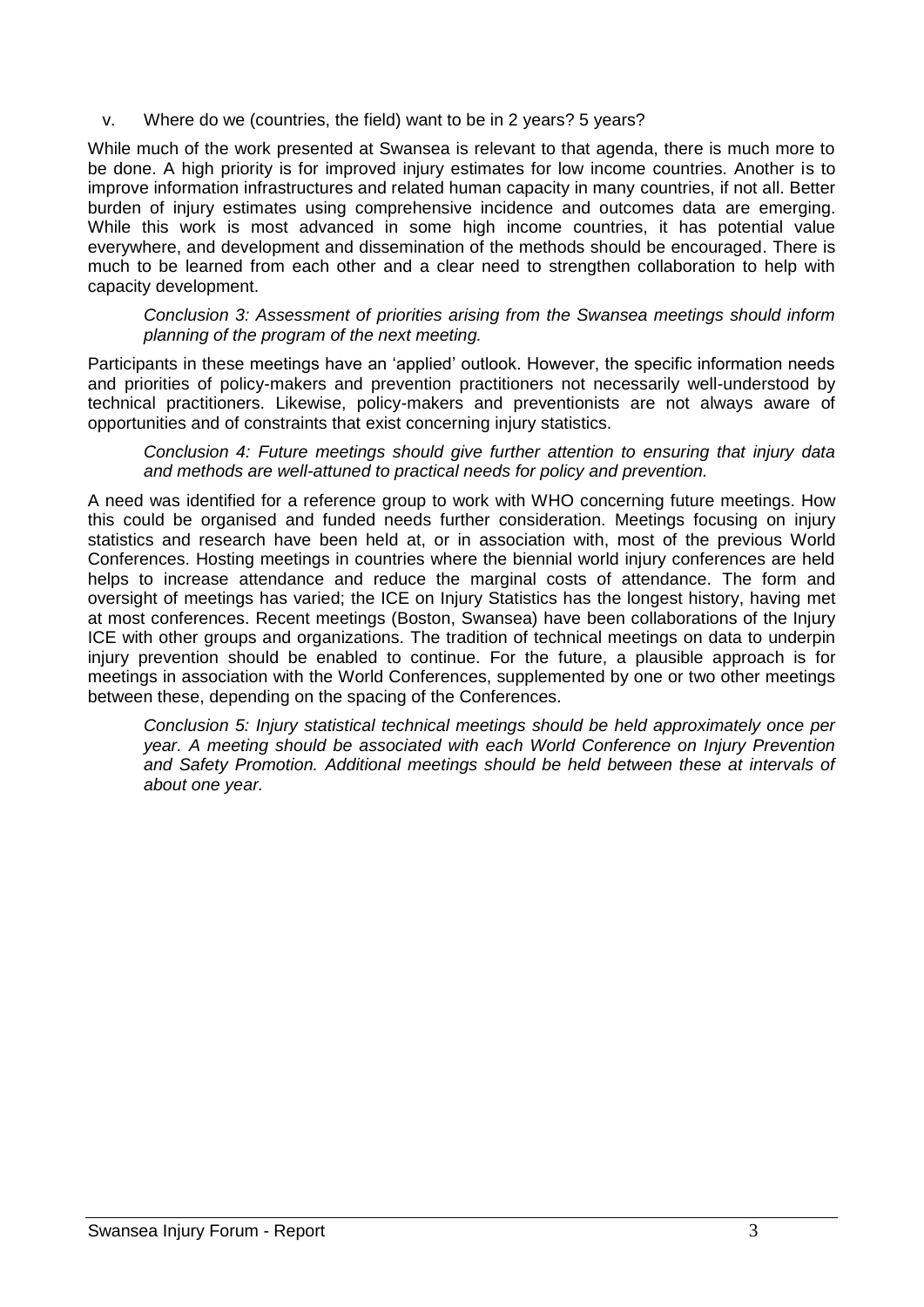# **Table of Contents**

|  | 3. Estimating the Burden of Injuries in Africa meeting (Day 1) 7   |  |  |  |  |
|--|--------------------------------------------------------------------|--|--|--|--|
|  | 4. Global Burden of Diseases Methods for Measuring Injury (Day 2)9 |  |  |  |  |
|  |                                                                    |  |  |  |  |
|  |                                                                    |  |  |  |  |
|  |                                                                    |  |  |  |  |
|  |                                                                    |  |  |  |  |
|  | 7. ICD11 Injury and External Causes Topic Advisory Group (Day 4)19 |  |  |  |  |
|  |                                                                    |  |  |  |  |
|  |                                                                    |  |  |  |  |
|  |                                                                    |  |  |  |  |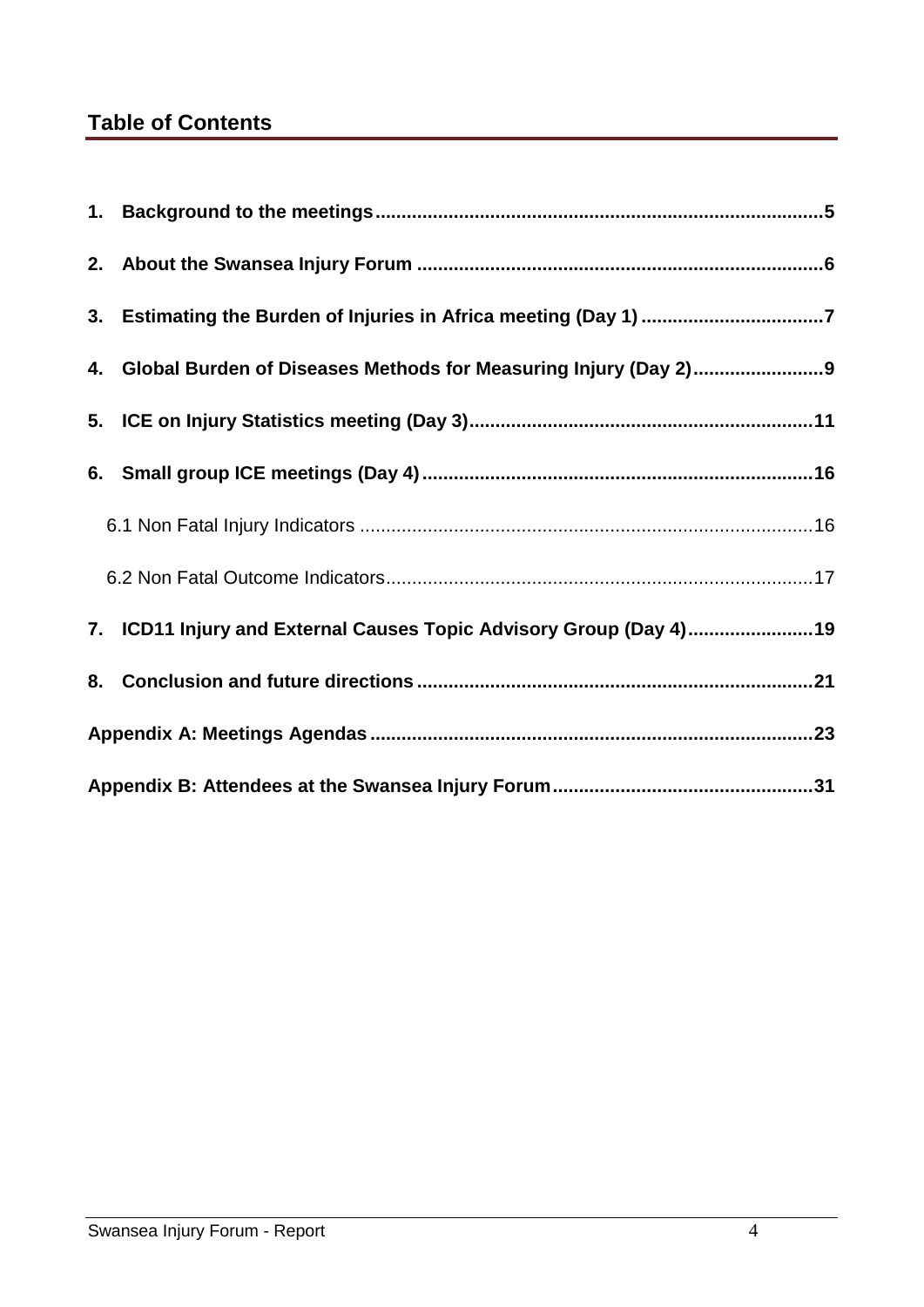### <span id="page-4-0"></span>**1. Background to the meetings**

Injury is a leading cause of premature death and disability across the world. The impact of injury on individuals, families and communities is pervasive and the social and economic costs at all levels are considerable. Yet, most injuries and their consequences are preventable. The collection and promulgation of injury statistics are important components in measuring the trends and impact of injury, and for the prevention of injuries and the improvement of rehabilitation outcomes.

Injury is a "Cinderella" disorder and compared to its share of global Disability Adjusted Life Years (DALYs), disproportionately little is spent on prevention or research. Unlike many chronic diseases there is little pharmaceutical or major charity involvement in supporting research and development, with the exception of recent developments, such as the Bloomberg Foundation"s support for road traffic safety.

Improving the quality of injury statistics aims to achieve better outcomes for injury prevention, treatment and rehabilitation, and to minimise the personal, social and economic costs of injury. Accurate measurement of the burden of injuries, in particular, is an essential requirement contributing to a number of health strategies and objectives, including:

- 1. Monitoring trends on the impact of injuries at national level;
- 2. Supporting the development of appropriate national policy responses for both the prevention of injuries and the organisation of appropriate co-ordinated treatment and rehabilitation services;
- 3. Monitoring the effectiveness of strategies; and
- 4. Identifying research needs.

At the Safety2010 World Conference on Injury Prevention and Safety promotion held in London from 21<sup>st</sup>- 24<sup>th</sup> September, Ileana Arias, Deputy Director of the US Centres for Disease Control (CDC) made one of the opening keynote presentations. She spoke about the essential requirements for success in injury prevention and identified four key requirements of any strategy and operational plan:

- 1. The provision of leadership and technical assistance;
- 2. Effective collaboration between partners;
- 3. The dissemination and implementation of effective interventions; and
- 4. Collecting and using data for injury surveillance.

The Swansea Injury Forum, like past and future meetings of ICE and GBD-IEG fulfilled three of these four requirements, providing effective leadership and technical assistance, collaboration between partners, and particularly with respect to the collection and use of surveillance data in both high and low/middle income settings.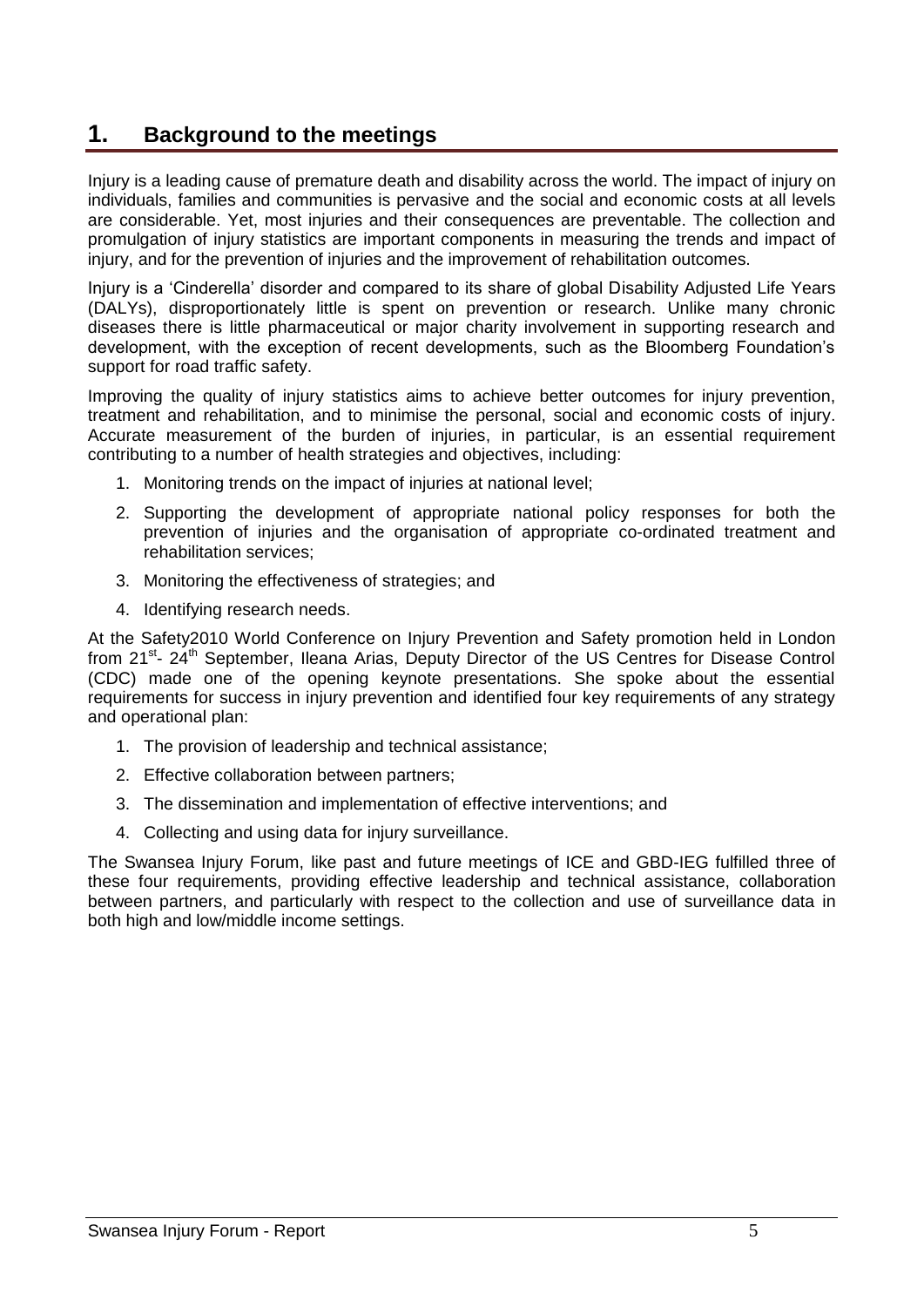### <span id="page-5-0"></span>**2. About the Swansea Injury Forum**

The Swansea series of meetings provided a forum where key world leaders in the field of injury data, surveillance and measurement of population burden met to discuss and review developments and to consider how further progress could be made and shared across the globe. The meeting attracted a larger number of participants from a greater variety of countries than any previous meeting of the ICE or the GBD-IEG, with 60 participants from 24 countries and a number from WHO head quarters attending (see Appendix B for full list).

The meeting was made possible by core support from the World Health Organization and help from a number of local organisations, including: the St David"s Medical Foundation, the School of Medicine, Swansea University, Public Health Wales NHS Trust, Children in Wales and the Thematic Research network for emergency UnScheduled and Trauma Care (TRUST). Support from the Violence and Injury Prevention program of the World Health Organization and the World Bank Global Road Safety Facility enabled the participation of twenty researchers and officials from low and middle income countries (LMICs), a very welcome development.

The meeting was opened by Ronan Lyons from Swansea University who hosted the events on behalf of ICE and GBD-IEG. He started by welcoming the participants and outlined that the aims of the series of meetings. These were to:

- learn from one another on how best to measure the burden of injuries in different settings: it was pointed out that no single country in the world has perfect data covering emergency departments, inpatients, deaths, disabilities and population surveys
- share information on developments in the field in relation to the identification of new sources of data or novel methodologies
- increase the scale and scope of collaborative working in order to strengthen capability and capacity for measurement of the injury burden nationally and internationally, with a particular focus on lower and middle income countries (LMICs) where the burden is highest.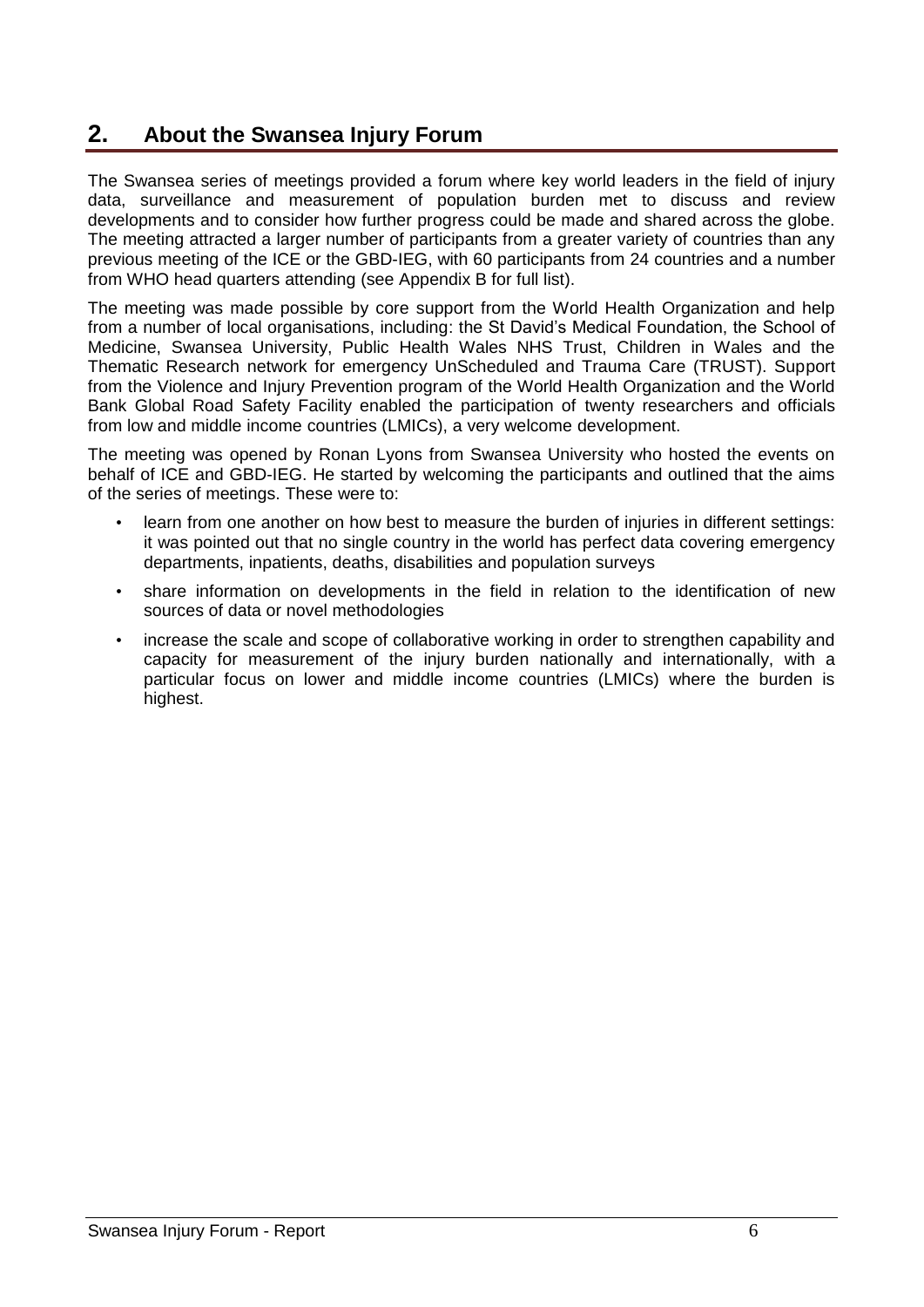# <span id="page-6-0"></span>**3. Estimating the Burden of Injuries in Africa meeting (Day 1)**

The purpose of this one day meeting was to:

- a. Discuss progress on developing regional and country estimates of the burden of injuries.
- b. Discuss the technical basis for cross-country collaboration on injury metrics, examining the similarities and differences in information architecture, and identifying needs for common methods.
- c. Discuss the value of such research collaboration to all participants with the aim of identifying how the partnership may be structured differently in the future.

Kavi Bhalla started by providing an overview of the project. The primary purpose of the Estimating the Burden of Injuries in Africa study is to improve estimates of the burden of injuries in Sub-Saharan Africa produced as part of the current revision of the GBD-2010 study. The project is structured around work in a selection of focus countries to develop methods that allow estimating national and regional burden of injuries using existing data sources.

The first session examined the data sources inventory available from six countries and led to discussions on the similarities and differences in information architecture. Poster presentations were made describing country data inventories and early results from the key data sources from: Ghana (Adofo Koranteng), Sudan (Safa Abdalla), Ethiopia (Kunuz Abdella), Nigeria (Uwom Eze), Uganda (Olive Kobusingye), and Mozambique (Jerry Abraham). The following types of common data types were identified from the national data inventories:

- a. Census data for estimating injury mortality envelopes
- b. Mortuary data for estimating injury mortality patterns
- c. Health and Demographic Surveillance Sites (HDSS) for estimating rural injury mortality patterns
- d. Injury surveys for estimating non-fatal injury incidence
- e. Hospital surveillance data.

The existence of a common architecture of country data sources provides an important technical basis for an international collaboration on analytical methods. The data sources have common technical issues (e.g. handling recall biases, estimating completeness) that require the development of a suite of analytical methods. Similarly, methods are needed to combine these data sources into coherent national burden of injury estimates. This was the focus of the second session. This session did not discuss some key data sources that were covered in later sessions and during the GBD-IEG meeting on 18<sup>th</sup> Sept. The second session was introduced by Kavi Bhalla with an overview of methods, followed by a presentation on using census data, which is a previously untapped source for estimating injury mortality. Many population censuses in Africa include a household mortality module, which occasionally includes a question about whether the death was from injury. Typically such an injury question is included as a weed-out question for estimating maternal mortality. However, analysis of responses to this question can provide accurate estimates of national injury mortality. A comparison of the national death registration data and the 2001 S. African census was used to establish face validity of censusbased measurements. Census results from five other countries were also presented. This was followed by a presentation by Safa Abdalla that provided an early demonstration of how multiple data sources from Sudan can be combined to construct coherent estimates of the burden of injuries. Safa combined estimates of total injury mortality from the 2008 Census data with Omdurman mortuary data, to estimate the number (and road-user breakdown) of road injury deaths in Khartoum State and Urban Northern Sudan. She showed that her estimates were substantially higher than previously reported statistics.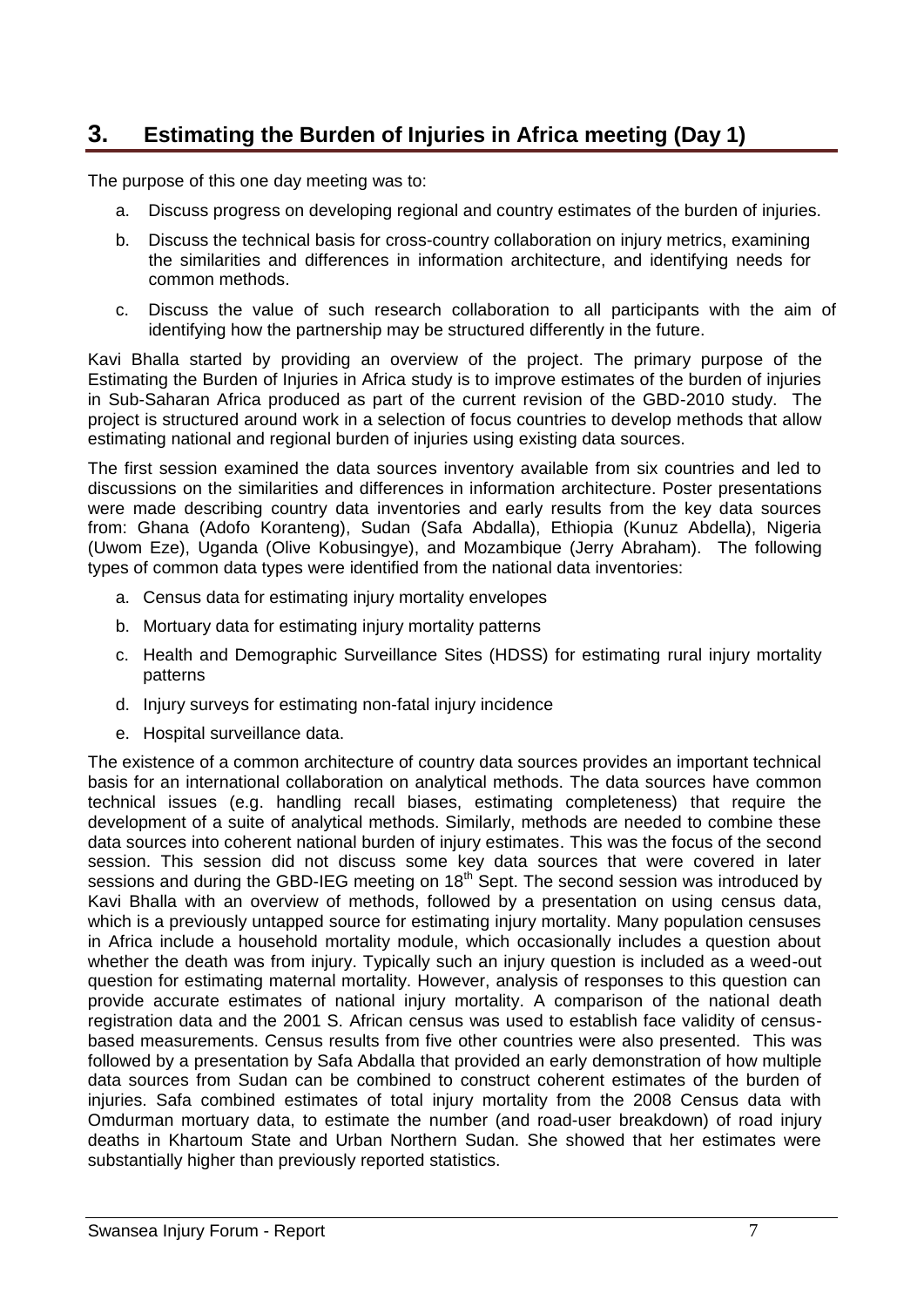The third session focussed on the use of mortuary data, which exist in most major urban centres in Africa. Several members of the project group have previously conducted research on injury mortality patterns using mortuary data collected retrospectively or prospectively. This session focused first on technical issues related with using mortuary data to estimate population--‐based injury mortality rates in the current project. Kavi Bhalla led with an overview of methods to estimate national urban injury mortality patterns from mortuary data, followed by crude estimates of completeness of mortuary data. The results suggest that completeness of city mortuary data (relative to injury deaths in the city) are higher than 60% in many cases. Next, Adofo Koranteng, William Ackaah, and James Damsere Derry presented results from an investigation of police under-reporting by record linkage of police and mortuary data in Kumasi, Ghana. The results showed that approximately 32% of the mortuary records could not be linked with police data.

Under-reporting levels were substantially higher for deaths that occurred outside Kumasi city, but did not vary much by site of death (hospital, brought-in-dead), gender, age, and road-user type. Finally, Uwom Eze concluded with a presentation that compared results from all seven mortuary datasets. The presentation showed that, in the current form, the datasets are difficult to compare directly because of several broad issues with mortuary data that include quality of cause coding, especially in retrospectively collected data (e.g. Uganda, Zambia, Sudan-Khartoum). The mortuary data show a common age pattern (dominated by young adult males) and some general similarities in causes, such as the high proportion of road injury deaths in all datasets.

Following the discussion of the existing mortuary data, the longer-term perspective on mortuary data was considered. The WHO recognizes the potential value of conducting injury surveillance at mortuaries. Joan Ozanne-Smith and Kidist Bartolomeos presented on the development of WHO/Monash University guidelines which will help to systematize processes for prospective mortuary surveillance. The panel reviewed the proposed mortuary data form. It was agreed that the quality of cause-coding of mortuary-based data collection will improve substantially once the standardized WHO instrument are used. However, the panel also felt that there are several other considerations that are important for the use of mortuary data for estimating injury mortality (such as estimating data completeness, documentation of medico-legal laws and practices) that were not discussed as part of the WHO guidelines.

The final (fourth) session involved a panel discussion on improving future international collaboration. Because of time constraints, part of this session was conducted in parallel with one of the ICE break-out sessions on  $20<sup>th</sup>$  Sept. Collaboration is successful when all participants make progress towards their research and policy agendas. Thus, the session re-assessed the likely outputs of the current project in relation with the primary research and advocacy goals of the collaborators. Based on this, it was decided that two types of reports will be produced in this study. The first is directed at country policy makers and will be crafted either as national burden of injury reports (e.g. for Ghana), or on a topic of national importance, e.g. road injuries and/or homicide in Nigeria. The second are cross-country reports of the burden of injuries and thematic reports on methods (for mortuary, census, survey data). More details are available (including presentations) at [http://africa.globalburdenofinjuries.org/.](http://africa.globalburdenofinjuries.org/)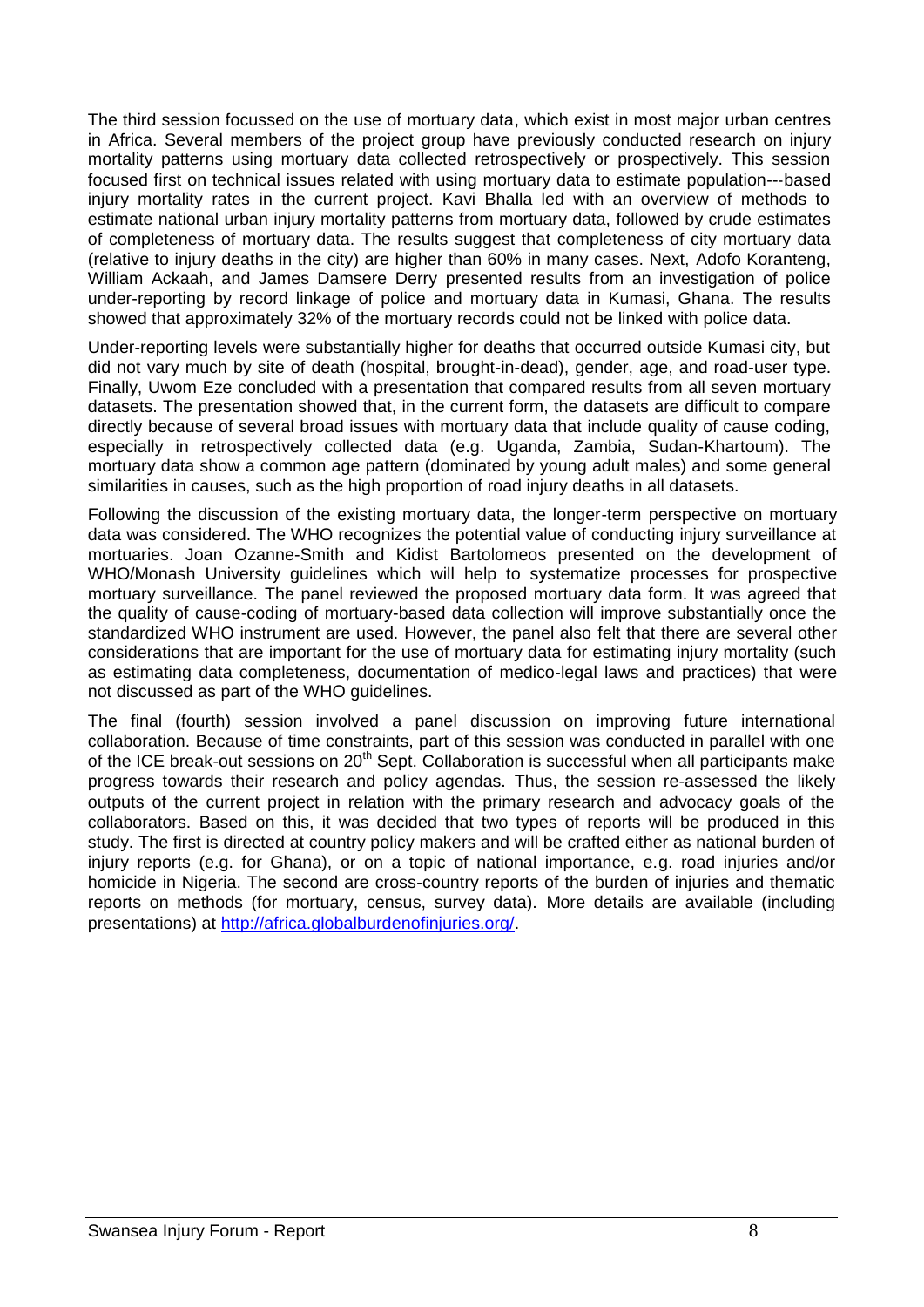### <span id="page-8-0"></span>**4. Global Burden of Diseases Methods for Measuring Injury (Day 2)**

This one day meeting was designed to provide an:

- a. Update on the work of the GBD-IEG and the broader GBD project;
- b. Opportunity to discuss specific aspects of the work; and
- c. Opportunity to reflect on implications of the work for injury measurement and statistics more broadly.

The meeting was facilitated by James Harrison and Kavi Bhalla. There were sessions focussing on injury mortality estimation, data for injury morbidity estimation, and tools and methods of injury morbidity estimation, followed by a discussion on the implications for future work.

Kavi Bhalla opened the first session on injury mortality estimation with and overview of the Global Burden of Disease project and followed with an overview of the global road injury mortality research.

Richard Matzopoulos then presented on the global estimation of homicide. James Harrison followed with a quality appraisal of WHO mortality database. Joan Ozanne-Smith and Kidist Bartolomeos built on their presentation from the preceding day on the potential for injury measurement in information poor settings using mortuary data.

The second session focussed on data for the estimation of injury morbidity. James Harrison provided an overview of the session. Finding data for the GBD project has, as expected, been challenging. A mixture of approaches is being adopted, including systematic literature searches for published incidence and prevalence data, the use of hospital inpatient and emergency department data and also population survey data. James Harrison and Claire Bryan Hancock presented on the results of the reviews of published literature. Saeid Shahraz followed with presentations on the availability of hospital inpatient data and population survey data.

The third session focussed on tools and methods to help with estimation of injury morbidity. Combining the (often patchy and unreliable) data to make estimates of injury burden is as challenging as finding data. Kavi Bhalla started with an overview of the general approach.

James Harrison presented a progress report on the development of new GBD disability weights for the calculation of the Years Lived with Disability (YLD) component of DALYs.

Saeid Shahraz and Claire Bryan Hancock followed with a presentation on the DISMOD 3 software, explaining what it is and how is it being used for injury estimation, and followed with a presentation using the software to combine data on TBI from data from literature, surveys and hospital data collections.

Ronan Lyons and Belinda Gabbe followed with a presentation of the methodology and results of the UK Burden of Injury (UKBOI) Study which prospectively followed up 1517 injured individuals and developed empirical disability weights for 13 nature of injury groups. Applying the UKBOI and original GBD methodologies to UK population data showed that UKBOI derived DALYs were two and a half times that of the GBD approach. This was due to empirical data contributing to higher disability weights than previous GBD methodology, longer durations of impact than estimated by panels for the GBD and access to population level emergency department (ED) data. Some two thirds of UK Years Lived with Disability (YLDs) occur in cases treated in emergency departments but not admitted to hospital. The UKBOI Study involved the creation of a series of excel spreadsheets to calculate population level Years of premature Life Lost (YLLs) and YLDs and which could be used in other countries to help with calculation of national burden of injury estimates.

The fourth session discussed the day"s presentations and the implications for future work. Early in the life of the GBD-IEG a number of topics were raised by members as having implications for GBD work. In some instances, these were a special case of an issue with relevance to injury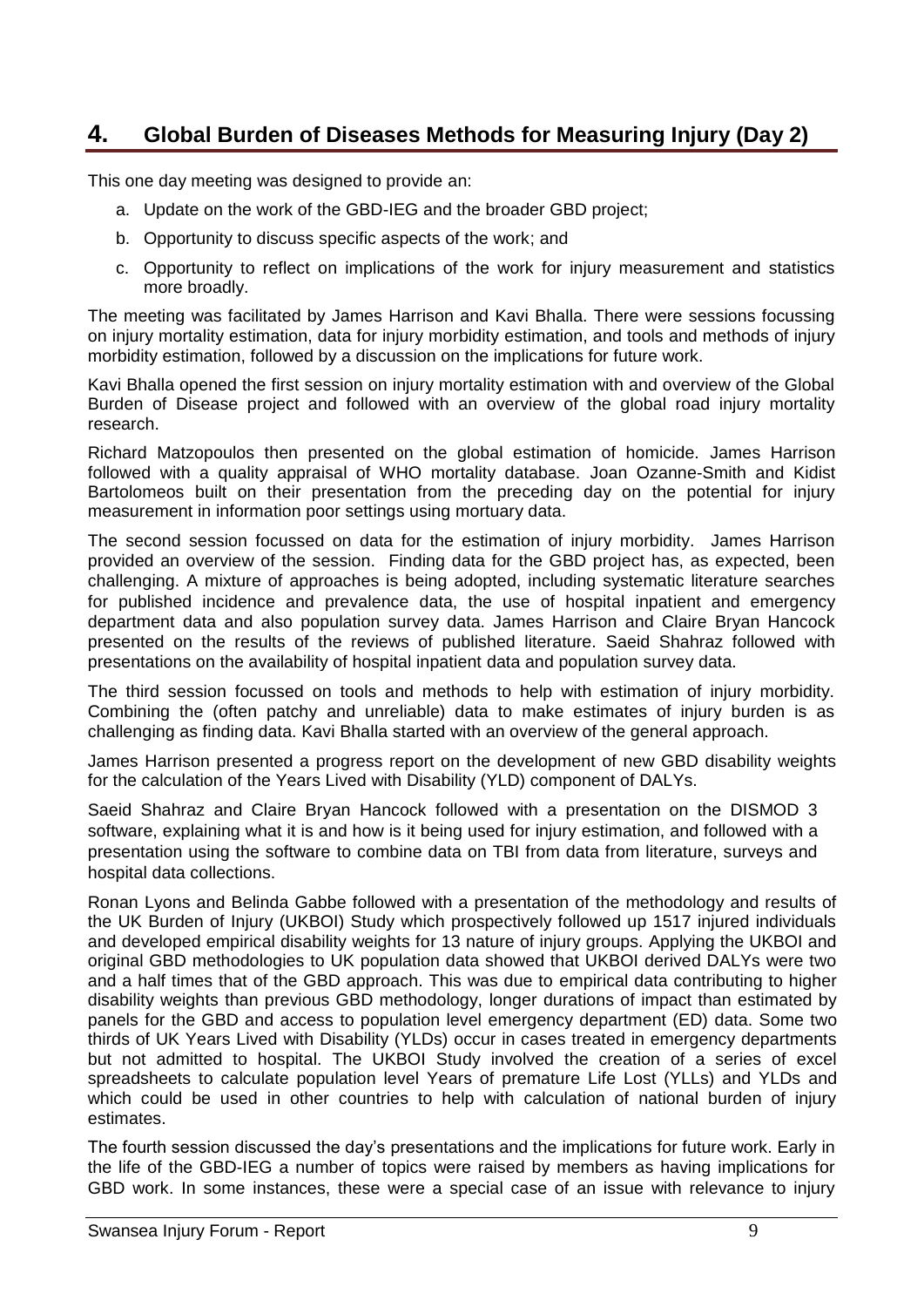statistics and measurement more broadly (e.g. case definition; severity). Others were more specific to the GBD project (e.g. the revision of reporting categories). Members of the group expressed interest in leading work on particular topics, and preparation of papers was foreshadowed. Progress has varied between topics. This session, led by James Harrison, provided an opportunity to revisit the topics, reflect on progress and discuss implications for future work. Discussions focussed on how to publish findings and methods, make data and methods more accessible, advocating change in data collections or coding classifications (ICD11) and identifying research questions arising from this work.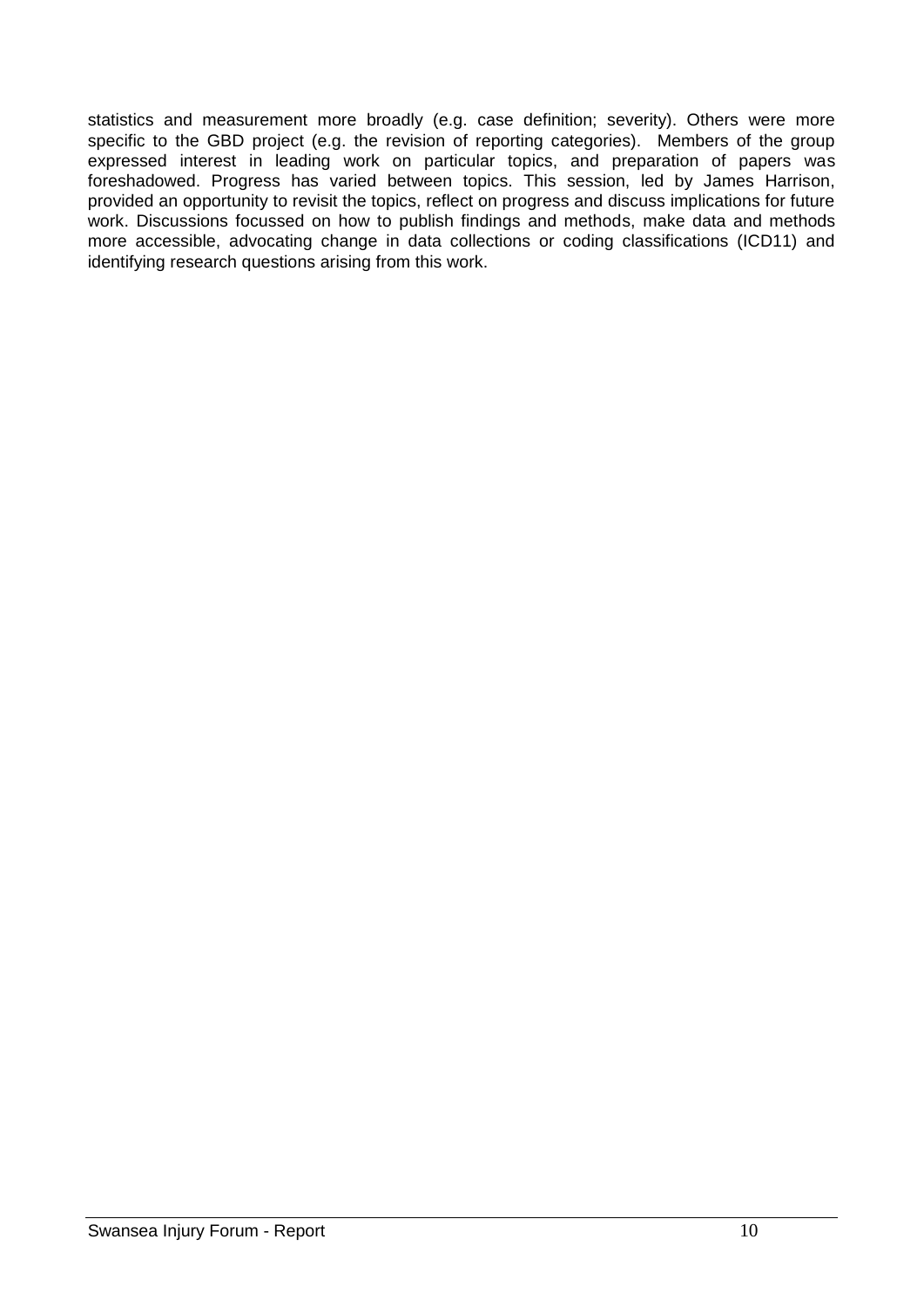# <span id="page-10-0"></span>**5. ICE on Injury Statistics meeting (Day 3)**

Margaret Warner opened the meeting on behalf of Lois Fingerhut who was unable to attend. She welcomed the participants and introduced the work plan for the two day meeting. She gave a short history of ICE on Injury Statistics. ICE is an international activity which has been sponsored by the Centers for Disease Control and Prevention's (CDC) National Center for Health Statistics (NCHS). Meetings have been held annually since May 1994. The proceedings of the meetings and past presentations are available at: http://www.cdc.gov/nchs/injury/advice.htm .

The purpose of ICE is to provide a forum for international exchange and collaboration among injury researchers who develop and promote international standards in injury data collection and analysis. ICE aims to produce products of the highest quality to facilitate the comparability and improved quality of injury data. Previous ICE projects include: reporting frameworks on the external causes of injury mortality and morbidity and injury diagnoses for both morbidity and mortality; selecting a main injury among multiple causes of death; ICD comparability and definitions; occupational injury; household survey questions about injuries; poisoning definitions and classification questions; and technical assistance on the development of the ICECI. Current ICE work includes: the development of injury Indicators (fatal and nonfatal); injury severity measurement; the development of disability metrics; and improving the quality of external cause of injury coding.

The first ICE session on Non Fatal Injury Indicators (NFIIs) as measures of population injury incidence was organised by Colin Cryer and Rolf Gedeborg and facilitated by Colin Cryer . One aim of ICE is to develop indicators of the population incidence of injuries which can be derived from hospital admissions data but which are resilient to differences in health care settings and trends in clinical management. The literature on this topic shows that thresholds for hospital admission for all injuries vary between and within countries and are not constant. Hence the incidence of hospital admissions for all injuries cannot be used as a reliable indicator of the incidence of injuries in a country. ICE aim to identify a subset of injury diagnoses which are always admitted to hospital in every country which would serve as a reliable indicator of more serious injuries in order to track progress over time and to compare countries. Two approaches are being tested. The first involves trying to identify a subset of ICD9CM and ICD10AM diagnoses which are almost always admitted and the second involves the identification of a subset of diagnoses which have a high threat to life. It is hypothesised that there will be a high degree of overlap between the two.

The first presentation was by Colin Cryer and focussed on developing a basket of ICD diagnoses which were always or nearly always admitted to hospital (diagnosis specific probability of admission approach) and which would minimise pervasive health service effects in international comparisons. This work involved estimation of the probability of admission to hospital by specific ICD codes using ICD coded emergency department data in a number of countries: Australia, Canada, Denmark, Greece, Spain and the US. He was followed by Steven Macey who presented a five country (Wales, Scotland, England, Northern Ireland, Republic of Ireland) analysis of inpatient injury admissions, using a similar approach to identifying a sub set of injuries based on clinical judgement. Because some countries are still using ICD-9 while other countries have adopted ICD-10, Margaret Warner followed with a presentation that discussed international comparisons in the presence of different versions of ICD.

Pauline Gulliver presented on the current definition of serious non-fatal injury in New Zealand and posed the question as to whether these miss a material number of cases. She compared the existing New Zealand ooperational definition of serious non-fatal injury: principal diagnosis S00- T78 *and* first listed e-code V01-Y36 *and* ICISS score <=0.941, the latter representing a 6% threat to life with an alternative approach (any diagnosis in the range S00-T78, *and* first listed e-code V01-Y36 *and* ICISS score <=0.941) and concluded that the existing definition does miss a substantial number of cases. Her alternative definition increases the total number of injuries by 7%. Increases were more substantial for serious non-fatal self harm injuries (17% increase) and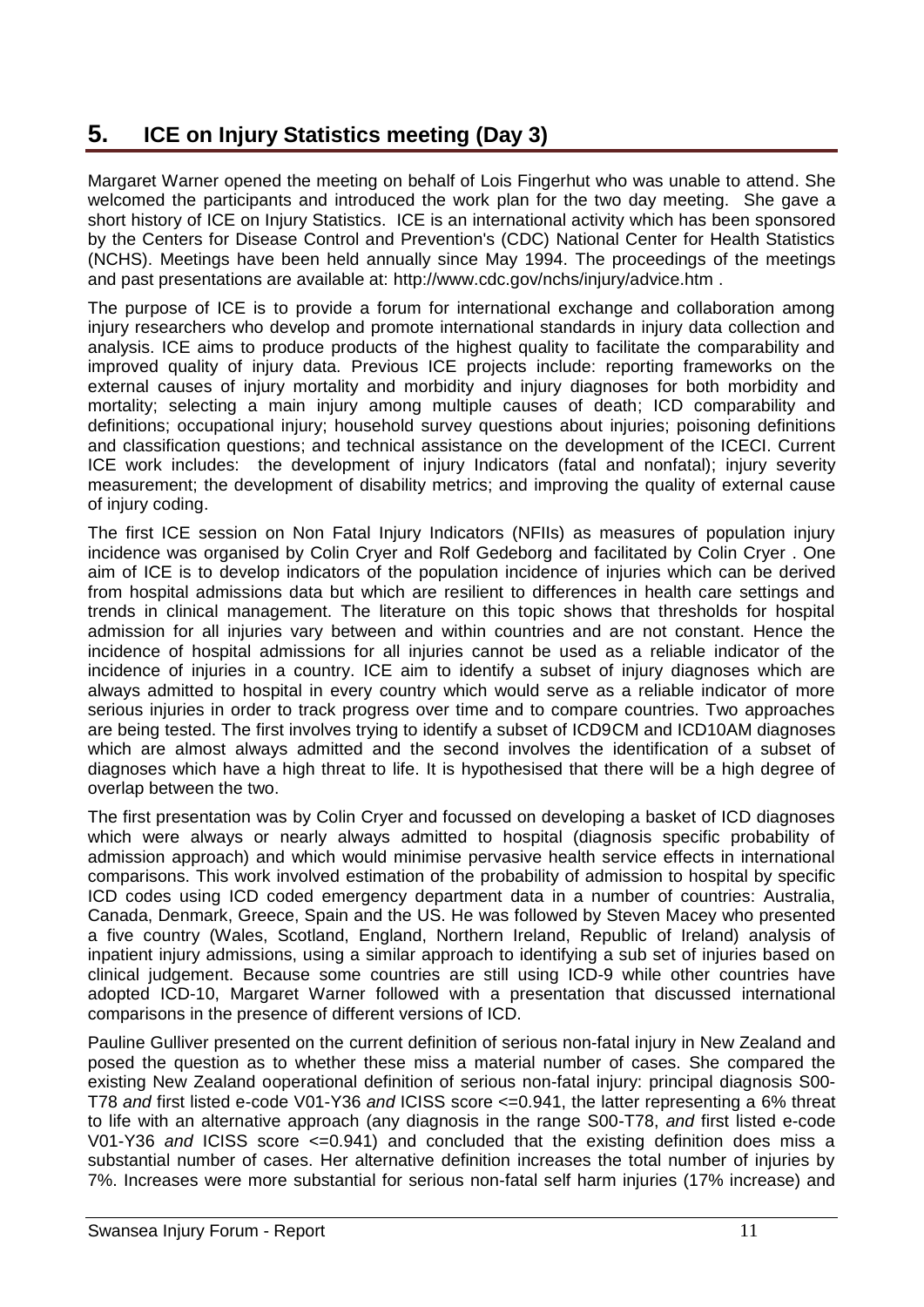falls (8%). The proposed new definition for serious non-fatal injuries includes cases which fit the following criteria:  $\geq$ 1 diagnosis in range S00-T75, T78.8, T79 with a first listed e-code in range V01-Y36 and an ICISS score  $\leq$ 0.941. This alternative definition would capture cases whose principal diagnosis code (the first diagnosis listed) was outside of the injury chapter, provided that at least one additional diagnosis was an injury coded to a diagnosis within the ranges listed, and the injury diagnoses were serious as measured by ICISS.

Hesham El-Sayed followed with a presentation on childhood unintentional injury surveillance in four cities in lower and middle income countries (LMICs) and how and why to measure injury severity. The study illustrated the feasibility of documenting the burden of childhood injuries and of undertaking standardized child injury surveillance on the health facilities in LMICs. The results showed that burden of childhood injuries on the studied hospitals was substantial. It also identified the need for tailored injury prevention research in LMICs and to encourage the conduct of interventional trials in such settings. The data from this study contributed to the WHO World Health Report 2008 and to country specific reports.

The second ICE session was an update on the World Health Organization"s Violence and Injury Prevention programme by Margie Peden, with a particular focus on data-related global activities. The areas of work include: collating, analysing and disseminating global data; promoting and facilitating improved collection of data; and promoting and facilitating international research. She outlined the main contents of the global data which includes: 50 years data in the WHO mortality database, the GBD updates with 193 countries in the most recent update from 2004, the status reports, the Global School Health Survey, the STEPS Risk Factor Survey and introduced the new web dissemination platform – the Global Health Observatory. Much of the presentation dealt with making data easier to use, capacity development and research. She then outlined national and international challenges, planned activities and opportunities for international collaboration.

National challenges include:

- Data gaps
- Minimum data sets, (Hospital, Fatality, vehicle , road, passenger)
- Standardization of data
- Data quality issues
- Variability of statistics between existing data
- Recognition of the complexity of data collection (cost, burden, different disciplines)
- Lack of capacity human resource and skills (analysis, communicating results)
- Not only a health problem
- Need for reliable and timely data
- Need for better indicators
- Need for countries to have a complete and reliable databases
- Need to link data to concrete action

International challenges include:

- Need for global indicators
- Coping with varying degree of data quality (completeness and coverage) between countries
- Difficulties in access to country databases and local research
- Linking data to concrete action
- Helping to build capacity at a country level.

The presentation concluded with the identification of a number of areas where there were opportunities for international collaboration:

- Technical collaboration
	- Development of normative documents, tools and instruments
	- Preparation of technical reports on pre-defined topic
- Facilitating North-South and South-South collaboration – Capacity development (regional and national training)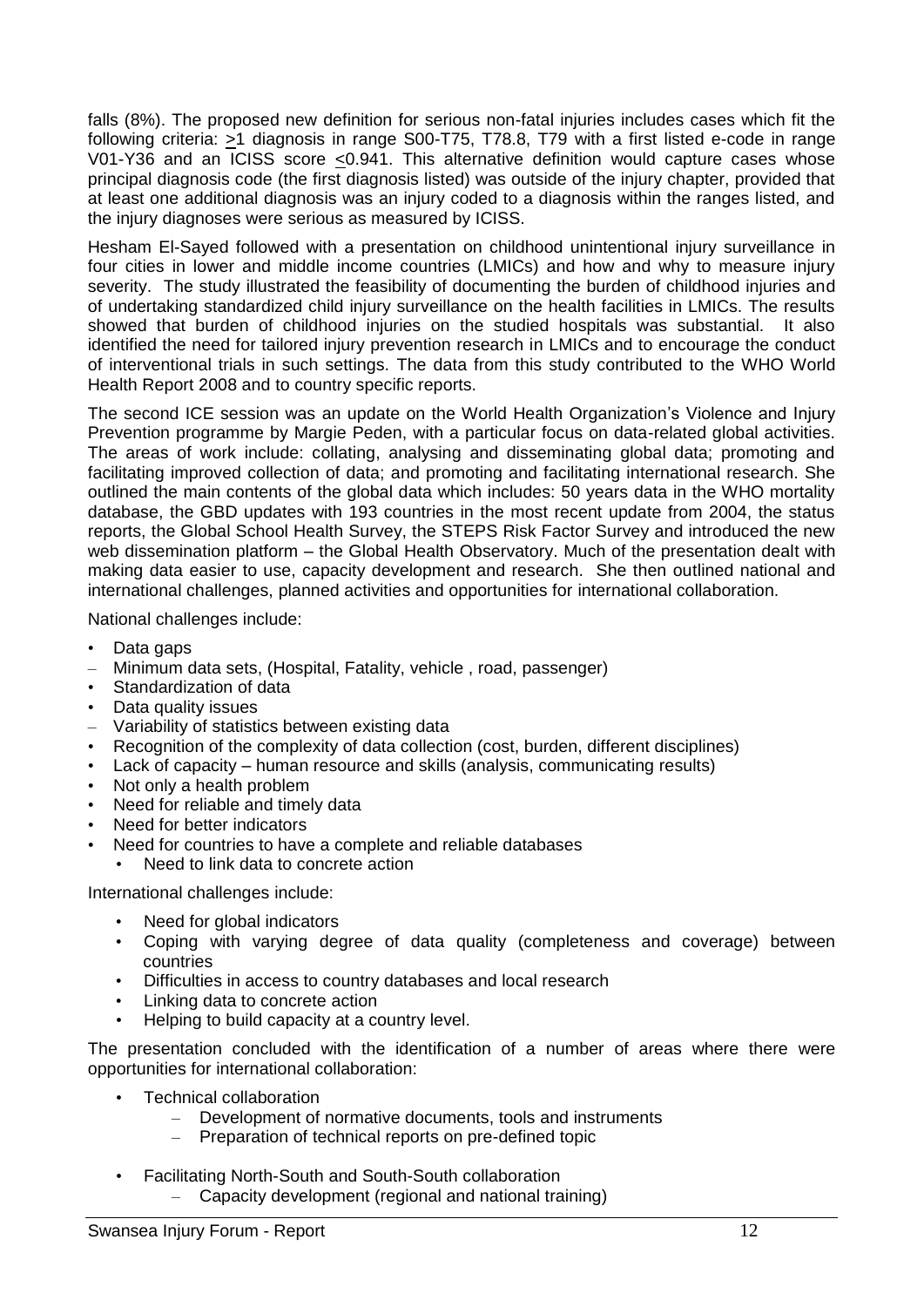- Preparation of manuscripts and discussion papers on various topics
- Multi-centre research

The third ICE session on Non Fatal Injury Outcomes (NFIOs) was facilitated by Belinda Gabbe. This session focussed on the progress of several groups in measuring non fatal outcomes such as functional deficits and disability. The group considered how disability weights from a variety of existing studies could be combined to develop improved metrics for the calculation of national and global burden of injury estimates.

Ronan Lyons presented first on "Measuring the population burden of injuries: implications for global and national estimates using different approaches", on behalf of the UK Burden of Injuries Research Group. This demonstrated that an alternative approach to measuring the population burden in the UK produced a 2.6 fold higher rate than the original GBD approach. This was due to three factors; the UKBOI prospective study of some 1500 injured patients produced higher disability weights and durations than the GBD panel approach; fewer cases fell into the "other category" for which there were no GBD disability weights; and the inclusion of emergency department data provided incidence and outcomes data missing from the GBD. Even though ED treated but non admitted cases had lower DWs than admitted cases the much higher incidence of such cases resulted in two thirds of YLDs coming from non admitted cases in the UK. In countries with less well developed or accessible health services the proportion of YLDs in non admitted cases would be even higher.

Juanita Haagsma presented on the work of the European Commission funded INTEGRIS project and outlined the creation of a new set of disability weights for the 39 EUROCOST nature of injury groups. These were created from combining empirical data from two Dutch studies and also panel data from the Dutch valuation study where empirical data were deficient. However, it was not possible to create disability weights for some categories and disability weight estimates for some categories are imprecise due to small numbers. This study identified the need for meta-analyses of data from around the world to remedy these deficiencies. A burden of injury calculation for the Netherlands was conducted using the new INTEGRIS disability weights. This showed that three quarters of DALYs in the Netherlands were due to YLDs.

Shanthi Ameratunga presented on the influence of environmental factors on participation, activities and quality of life following injury. She started by discussing the concepts behind disability and outlined the development of the International Classification of Functioning (ICF). She outlined the results of a literature review of 29 studies in this field and reported on how few of the studies focussed on the impact of the environment on disability. She identified an urgent need for observational studies in low- and middle-income countries where environmental barriers are likely to be highest and called for intervention studies which were needed to establish causality in environment/disability relationship; demonstrate modifiability of environmental influences on disability; and identify most effective approaches for reducing disability through environmental modification. Shanthi"s presentation also highlighted the limitations of the GBD study approach to assigning disability weights related to "within in the person" concepts (i.e. vignettes focusing on impairment and limited aspects of activities of daily living), an approach that fails to recognise the impact of injury on participation and the capacity of the person to achieve their pre-injury level of societal functioning.

James Black presented the results of a meta-analysis of global EQ-5D injury data. This work was carried out by an international collaborative group and included data from the New Zealand POISE study, the Dutch burden of injury studies, the UK Burden of Injury Study, and many other studies. There were more than 10,000 patient level data points included in the analysis, which represents 75% of the known EQ5D data from empirical studies in the world. The study showed that residual impairment is very common in many injury groups.

The fourth ICE session involved updates from a number of additional international projects. Diego Zavala led with a presentation and discussion on North–South Collaboration, outlining the results of a web based survey which was undertaken to gain an understanding of the degree of collaboration between individuals and/or institutions on injury prevention and control around the world, especially between those operating in the Global North and Global South. Participants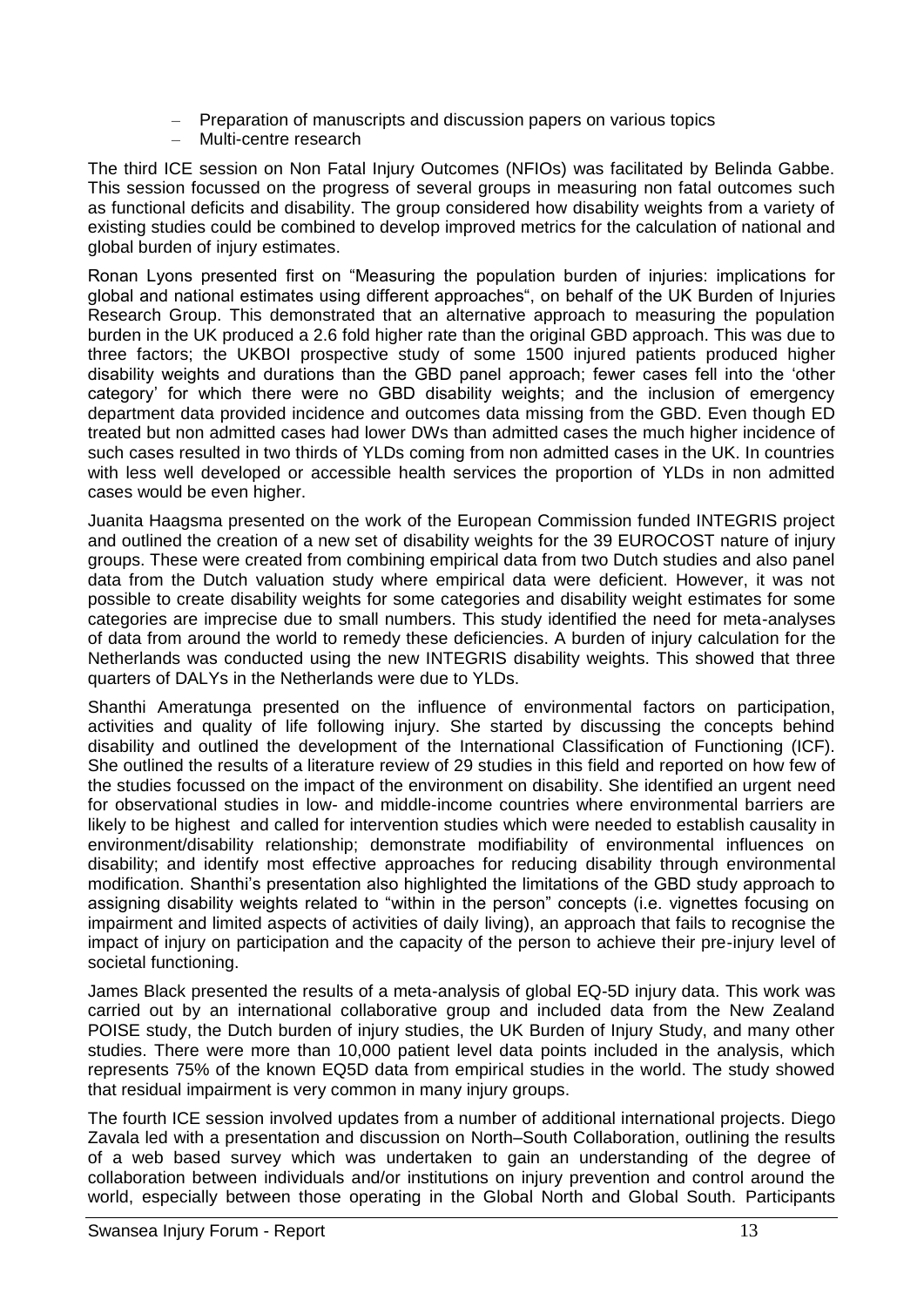were identified through existing advocacy and research networks, including : IPPNW, Violence Prevention Alliance and ICE, e-newsletters, and a snowball technique. The presentation outlined the differences between networking, coordination, cooperation and collaboration. The survey had 62 (37%) respondents. Just over half of respondents have ongoing projects initiated within the past five years. Most frequent areas of work were inter-personal violence and non-intentional injuries in general, followed closely by road traffic injuries. It was not possible to determine who initiated or made decisions in joint projects. The major benefit of collaboration identified by both partners was technical assistance and/or capacity building. The most frequent obstacle identified by partners in the North was poor communication whilst partners in the South identified difficulties in the completion of goals. About half of the respondents reported engagement at the highest level of collaboration which implies going beyond the first three levels of collaboration. Based on the preliminary discussions on the GBD work in Africa the group plans to follow up with a proposal to develop a South-North ICE project that aims for the highest level of collaboration. One proposal may be to focus on primary data collection, such as mortuary data in a selected number of countries in Africa following the pilot work already done and possibly elsewhere.

James Harrison then followed with a brief update on progress with the development of ICD11. Since this was the focus of the final, smaller group meeting of the series on  $20<sup>th</sup>$  September, his comments are summarized in that section of this document.

Kirsten McKenzie presented next on the work she and Lois Fingerhut were doing on restructuring the external causes chapter for ICD-11 to improve the quality of external cause data. The title of her presentation was "Restructuring External Causes in ICD-11: Improving the Quality of Codes for Injury Statistics". The aim of this work is to develop a proposal for how the external cause chapter of the ICD could be restructured in ICD-11 to provide better quality codes for injury statistics. They noted a lack of revision guidelines around: code ranges for external cause; code length restriction; requirements for continuity of codes/categories; and relationships between "use case" versions. Many issues with the ICD-10 approach to external causes were briefly identified and discussed. The twelve draft proposals for change to the external cause chapter were summarised and discussed. One of the most important issues is the proposal to change the code structure from mechanism/object nested within intent to a structure where intent and object are nested within mechanism-. The group consensus was that the order of the core external cause code in ICD-11 should be mechanism-intent-object. Whilst work on this is ongoing it would appear that there would be similar version of ICD for mortality and morbidity with core external cause codes: mechanism, intent, object, and additional required codes for place and activity. A research use case is being developed which would be a multidimensional version (like ICECI) and which would contain the following dimensions: mechanism, object, intent, place, activity, alcohol/drug use, risk factors, counterparts etc and an algorithm to group dimensions into ICD codes. There would also be a short multidimensional version for lower resourced setting use with the following dimensions: mechanism, object, intent, place, and activity. This is work in progress and there is still opportunity to comment and get involved. The work is significantly under-resourced and next phase of work will require significant time investments. Additional expertise in each domain and people to invest time in contributing to this are needed.

Kidist Bartolomeos concluded the session with a presentation on the "Global Health Observatory – a home for indicators?" She described how WHO's work on data and statistics is a core activity, mandated in the Organization"s constitution. Production and dissemination of internationally comparable data and statistics for all Member States is a key activity for WHO. WHO collects analyses and synthesizes a large amount of health related data from Member States. Data are often collected by individual departments on specific health topics and kept in distinct databases and consequently users often find it difficult to identify and access the data they need to answer specific questions. Increasing demand for health information requires a dynamic approach to analyzing, synthesizing and communicating relevant information to users.

The Global Health Observatory (GHO) is WHO's new gateway to accurate, timely health related data and statistics from around the world and will act as the main health statistics repository. It will support data underpinning health policies and programmes by: compiling and verifying major sources of health data within WHO; providing easy access to country data and statistics; and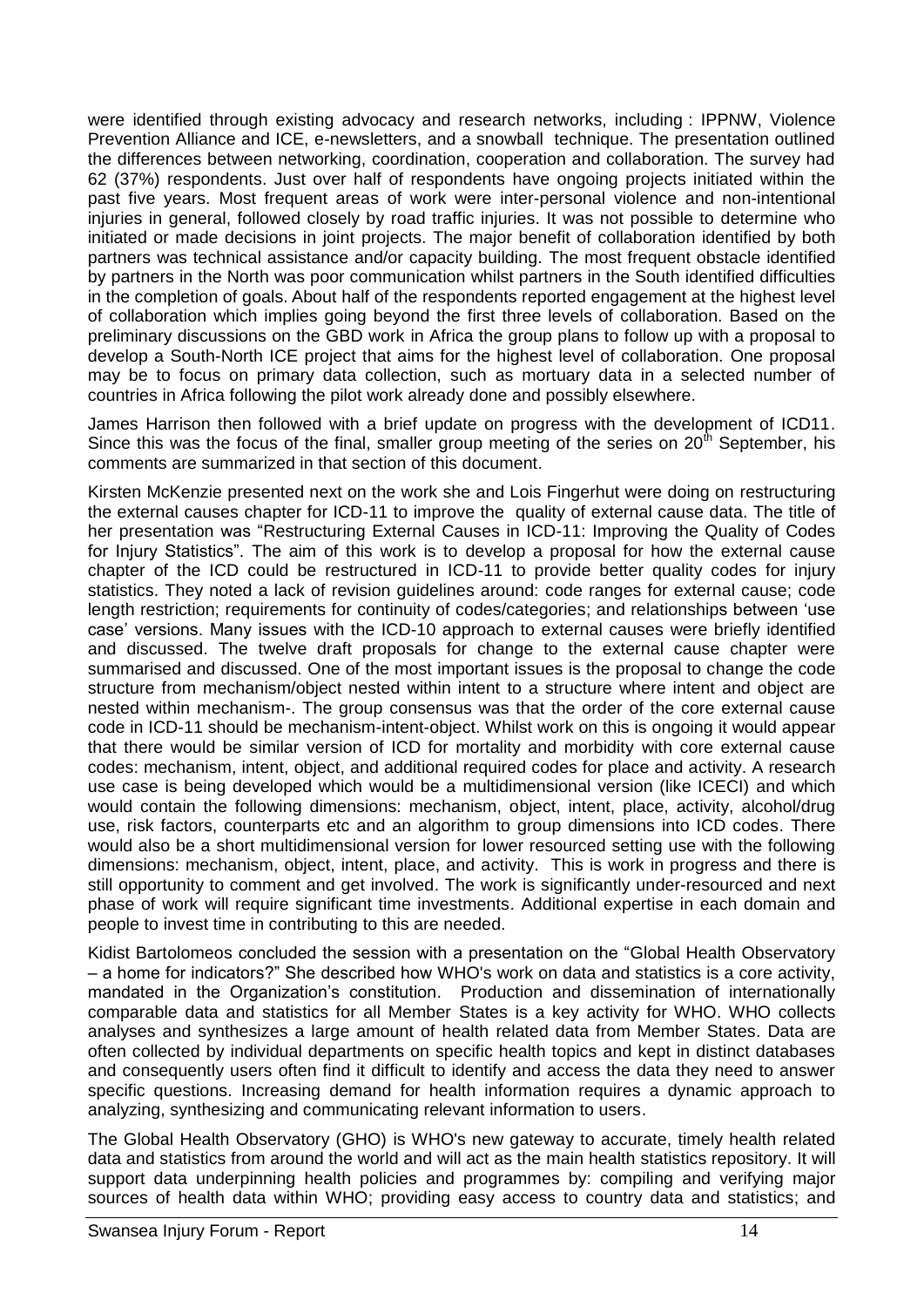analyzing data and presenting scientifically sound information in user friendly formats with basic metadata.

The main target audiences for the GHO are policymakers and public health professionals (in practice, research and education) in Member States and international organizations, the general public and the media. The GHO disseminates information in three ways: a web portal providing one entry point to WHO's statistics and analyses; a data repository that includes easy links to all major data bases; and analytical reports on specific and cross cutting topics. The GHO will contain the WHO"s Indicator and Measurement Registry (IMR), a central source of indicator definitions in text and computer-readable formats.

This development could be a timely tool for the work of ICE on indicators and provides opportunities for future collaboration on many areas. The presentation finished with discussion of a series of challenges outlined by Kidist. The need for an "Injury Reference Group" to support this work was discussed. This group could help with the following questions:

- What do policy makers and program officers need to know (now, in few years)?
- How to work with countries to define their own priorities and systems
- Where to invest given the IT advances and opportunities
- To facilitate timely data collection and dissemination
- To provide useful/"actionable" information
- What opportunities exist for technical collaboration
	- Where do we (countries, the field) want to be in 2 years? 5 years?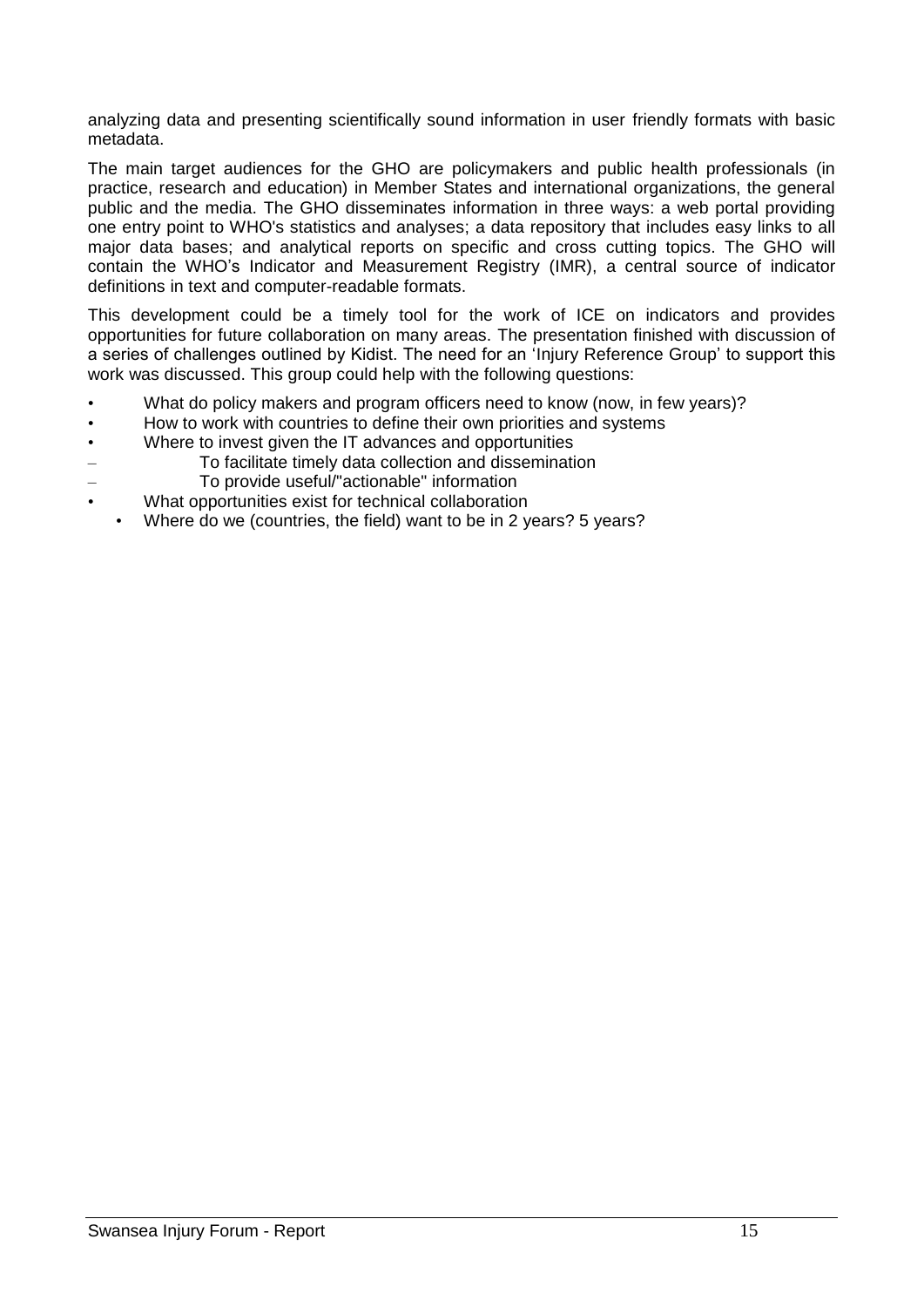### <span id="page-15-0"></span>**6. Small group ICE meetings (Day 4)**

Separate meetings were held on the development of Non Fatal Injury Indicators and Non Fatal Injury Outcomes, followed by reports back to the entire group and discussions on findings and implications for future work.

#### <span id="page-15-1"></span>*6.1 Non Fatal Injury Indicators*

The Indicators of Serious Injury Incidence Work Group convened on the 20th, facilitated by Colin Cryer. The aim of the work group is too produce an agreed specification for indicators of serious injury incidence. The work group agreed that:

*"The primary purposes of the injury Indicators (rates and trends) are: to report, in a standardised way, for monitoring the impact of preventive efforts (eg. tracking trends in injury rates); and / or for international comparison."*

Starting points were:

- a) A previous incomplete draft of the specification for a general injury morbidity indicators, derived from hospital data.
- b) Results of the project that aimed to indentify diagnoses with consistently high probabilities of admission to hospital across several countries.
- c) A draft proposal, produced by Colin Cryer, for international comparisons of serious injury indicators across 10 countries (He is submitting a proposal to the New Zealand Health Research Council for work on international comparisons of morbidity indicators);
- d) Pauline Gulliver"s (IPRU) presentation advocating an expanded case definition for serious injury
- e) A presentation, made during the work group session, by Rolf Gedeborg on ordered risk categories – described below.

The major issue to resolve was agreement on case definition. The focus is serious injury, since these injuries provide the opportunity to control for bias (e.g. health service effects) in any comparisons. Also, the focus was on both rates and trends. Although we aim to reduce the bias associated with international comparisons of rates, within country trends can be produced for which the effects of external factors are minimised – and so stable international comparisons of trends can be made. International comparison of trends is considered to be less likely to likely to be misleading than comparisons of rates. This is because rates often differ at least partly, and sometimes substantially, because of different health service effects (e.g. related to service availability, or counting rules). Tin contrast, trends tend to be fairly stable over a range of variation in health service effects.

The group worked through the draft specification developed following the 2008 Washington DC meeting. Issues raised during the discussions were as follows:

- 1. *Scope:* There was a strong push to focus not on "non-fatal injury indicators" but on "morbidity indicators'. Additionally, it was argued that they should be serious injury indicators; selected injuries that are serious enough to be treated in hospital – whether they survive or die. So the concept we are interested in measuring is "the incidence rate of serious hospitalised injury".
- 2. Definition of "*Serious Injury":* There was an appeal to have an operational definition of serious injury based on a small number of diagnoses – sentinel diagnoses. While comprehensive data may not always be available in some LMICs, having an agreed set of diagnoses provides a "road map" on what data to collect. The indicators will drive the collection of the necessary data.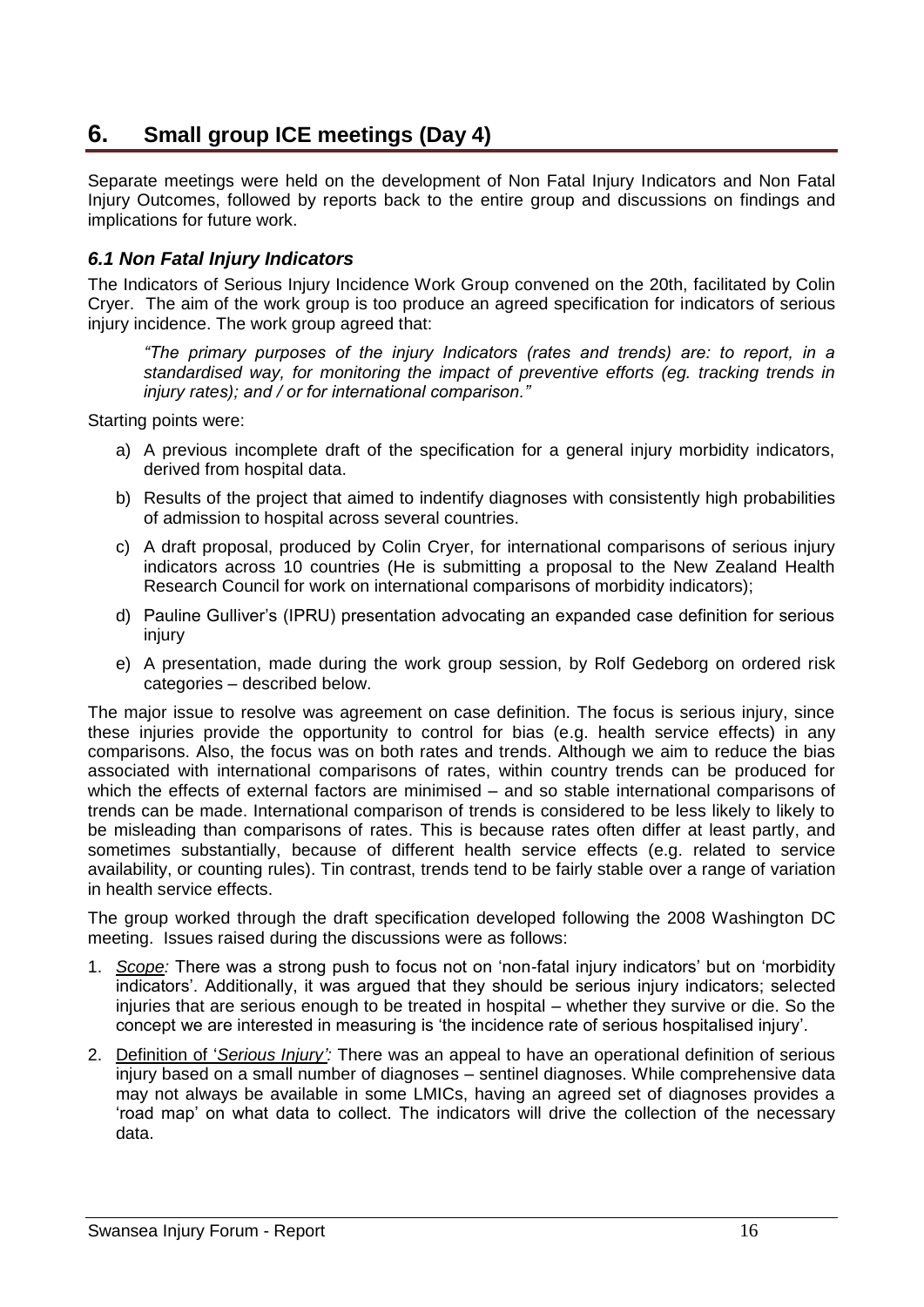- *3.* Numerator **-** Description: A revised Description was agreed as "*A sentinel set of serious TTL injuries that present at hospital for treatment' .*This could include those that present at ED and subsequently die or those admitted.
- 4. Numerator **-** Case Definition: There was a discussion around ICISS-based and sentinel diagnosis-based case definitions. One view was that a sentinel diagnosis-based definition is more resistant to health services effects. It was whilst discussing case definition that Rolf Gedeborg was invited to present on ICISS.
	- 4.1. Rolf presented *"Ordered Risk Categories for ICISS".* His aim is to produce diagnosisspecific survival probabilities (DSPs) that can be used by any country to produce ICISS scores. He has circulated a proposal with a request for data to facilitate this. Once the data is received, it would take little time to produce the DSPs. The other part of his presentation was the production of ICISS risk categories, based on cut-points on the ICISS 0-1 scale – to generate risk categories: minor, moderate, serious, severe, critical. Discussion included question around whether separate DSPs are needed for children, adults, older people, whether there is a need for weighted averages when producing combined DSPs, validity for LMICs of DSPs generated from high income countries" data. Rolf finished with a request for data from additional countries. Margie Warner advised that she and her colleagues are looking at a similar process for ICD-9-CM with US data.
	- 4.2. Rolf"s presentation was discussed in terms of how it can be used for the morbidity indicators case definition. One view was that the stratification was preferred since it shows the complete picture. Discussion was unresolved regarding whether to use the ICISS approach to indicator case definition, or the sentinel diagnosis approach. This would be revisited once Rolf has the results of the work described above, and the diagnoses identified as having significant threat to life have been examined within each DSP severity strata.
- 5. The work group agreed to liaise between now and the next meeting in order to develop a complete draft specification by that meeting. It is likely that the case definition will be based on the work of a number of ICE members including Colin Cryer, Pauline Gulliver, Rolf Gedeborg, Ronan Lyons and Steven Macey.

#### <span id="page-16-0"></span>*6.2 Non Fatal Outcome Indicators*

The Non Fatal Outcome Indicator group re-convened on the 20th, facilitated by Belinda Gabbe and Ronan Lyons. The group discussed many aspects of the measurement of disability post injury and methods of incorporating disability weights and durations into the calculation of population DALYs. Whilst it was recognised that the group and the field in general had made considerable progress over the past year there were still a number of issues which require further research and also consideration of how to maximise the use of existing knowledge and data. These issues are listed below:

- 1. Disability weights .The use of panel derived disability weights (DWs) compared to those derived from empirical data collected from injured individuals. It is clear that DWs are substantially higher for most injury groups when empirical data are used. Further work is required to understand the reasons behind this and the impact of decisions on using either panel or empirical data on national and global estimates of the burden of injury. One issue seems to be that the durations of impact are generally much longer than the descriptors of injuries used in the vignettes for the panel studies.
- 2. Combining data from different studies. Whilst work has started on some meta-analyses of individual level data more is needed in order to refine estimates for injury groups. In particular we need to be able to combine data from studies using different instruments such as EQ5D, SF12, HUI3, etc.
- 3. Use of ED and inpatient data. It is clear from both the UK Burden of Injury (UKBOI) study and the Dutch BOI Study that ED data and disability weights for such data need to be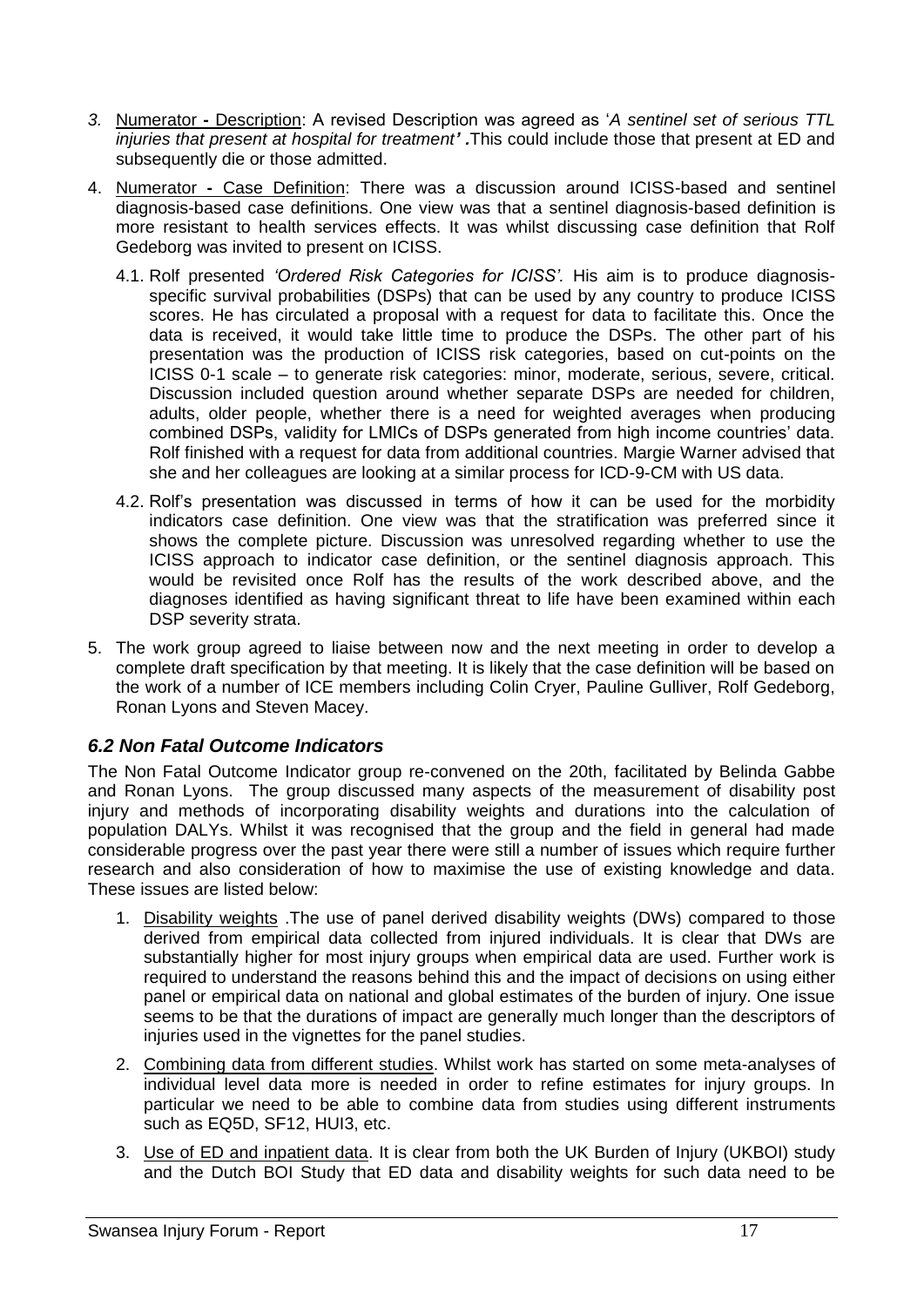combined with inpatient data if the burden is not to be grossly underestimated. Further studies are required which include both ED and inpatient data.

- 4. Grouping issues. Injury diagnoses need to be grouped into clinically meaningful homogenous groups. Whilst several groupings exist, in particular the Dutch Burden of Injury13 category and EUROCOST 39 category groups, these are not ideal and further work is required to produce different groups using data from the empirical burden of injury studies and from those trauma registries with outcome data.
- 5. Disability weights from lower and middle income countries (LMICs). So far the empirical and registry studies have been carried out in high income countries with well developed health services. It is inevitable that outcomes will be poorer and residual disability will be higher in countries without such services. Whilst the disability weights from the high income countries can be used to estimate YLDs in LMICs these will be an underestimate. Some work has commenced e.g. Viet Nam, where the UKBOI study is being replicated but more studies in LMICs are needed.
- 6. Disability weights for children. There is very little data on post-injury disability in children although a small number of studies are underway in the UK and Canada. Obtaining DWs for children is challenging as there are additional ethical issues involved in recruitment of children into studies, issues with administering instruments to children of all ages, and the use or development of appropriate instruments for such age groups.
- 7. Proxy disability weights. Many seriously injured individuals, those with pre-existing cognitive impairment and young children cannot complete the instruments used in adults to produce DWs. In some studies proxy respondents have been used but further work is required to validate this approach. It is a particular issue in TBI – a major contributor to YLDs in many settings.
- 8. ICD11. The development of ICD11 provides an opportunity (and also a risk) to developing more heterogenous clinical categories which would support the measurement of injury severity and calculation of DALYs. For example, improving the coding of fractures by the addition of categories for involvement/not of joints would be very helpful as joint involvement is a major predictor for residual problems if fracture reduction is not perfect.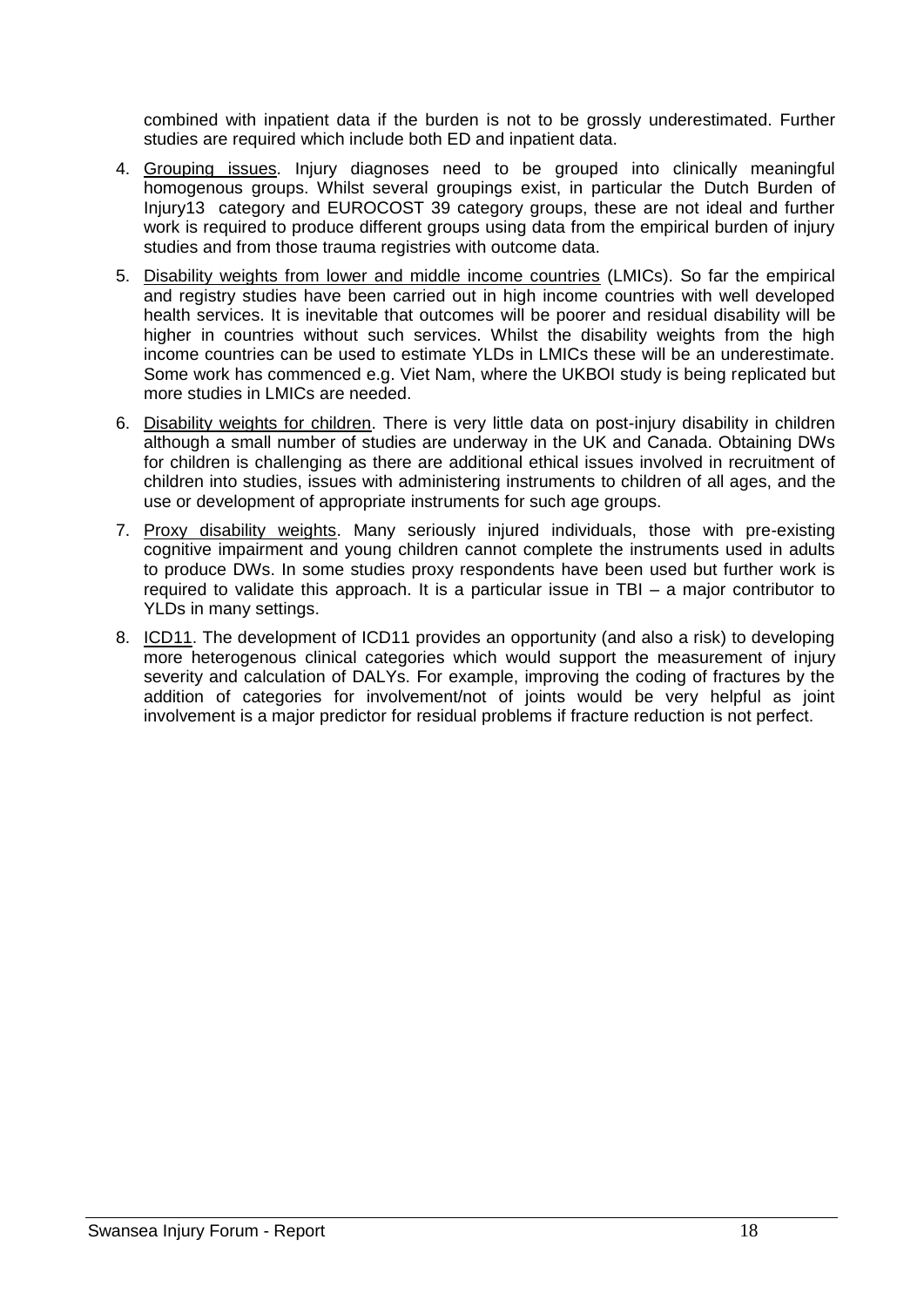# <span id="page-18-0"></span>**7. ICD11 Injury and External Causes Topic Advisory Group (Day 4)**

This meeting was open to interested participants in the full meeting. It was convened by James Harrison, Chair of the Technical Advisory Group (TAG) on injury and external causes for the ICD 11th revision. He and Dr Kirsten McKenzie made presentations, invited questions and comments and sought input from participants on a set of issues and questions concerning the revision of the External Causes chapter. This followed on from the session on ICD revision which formed part of the program of the ICE meeting.

James Harrison and Kirsten McKenzie provided an update of progress in drafting the Injury and External Causes sections of the 11th revision of the ICD, and the revision as a whole. The revision, managed by the WHO, has a complex process involving many groups and organisations. Topic Advisory Groups have been established to lead aspects of the work, one of which covers injury and external causes. The objectives of the revision are to bring the ICD up to date, overcome recognised gaps and deficiencies in content, improve its documentation (including definitions of terms), to prepare it to operate in an era of electronic health records and to provide versions for several purposes (until now the WHO has only published the version mainly used to code deaths). An on-line data entry and review system named iCAT has been developed for the revision.

Injury: Injury is largely covered by Chapter 19 of ICD-10. This chapter is not central to cause of death coding, because of the long-standing ICD tradition of assigning an External Cause code as the Underlying Cause of Death in cases in which injury is found to be the pathological cause of death. The injury Chapter is used most extensively for coding hospital admitted cases, and the main clinical modifications of ICD-10 and ICD-9 incorporate many expansions of the basic ICD injury classification, to accommodate clinical needs. Most categories in the chapter incorporate two conceptual dimensions: anatomical part injured, and type or nature of injury (e.g. fracture, laceration, burn). The most substantial change from ICD-9 to ICD-10 was a reversal of the order of these concepts in codes, from Nature-Anatomy to Anatomy-Nature. This change had substantial effects on comparability of time series, chiefly because ICD-9 (and, to a lesser extent ICD-10) applied the two concepts in an irregular way. No strong case has emerged to reverse the concepts again, and it is not proposed to do so. Two main types of changes are proposed. First, the main clinical modifications of ID-10 all include extensions of many of the basic ICD-10 codes (e.g. to specify which part of a bone has been fractured). The main challenge in doing this is variation in between clinical modifications in the way that this has been done. Secondly, sections of the chapter are of particular interest to particular groups. These sections include burns, poisoning, spinal cord injuries and complications of medical and surgical care. Consultation is in progress concerning changes that might be wanted. An example is that a case is being made by a burns group to alter the way that depth of burns is coded.

The External Causes chapter has long been the subject of critique by injury prevention researchers. Outcomes include some improvement of the chapter in ICD-10 (e.g. the addition of the Activity sub-classification) and in clinical modifications of ICD-9 and ICD-10 (e.g. using multiple coding rather than pre-coordination to incorporate Place and Activity). More fundamental response to the critiques is seen in alternative classifications of External Causes, particularly the ICECI, which was adopted by the WHO as a Related Classification in 2004. An extensive process, led by Kirsten McKenzie and Lois Fingerhut, has developed an approach which implements many of the enhancements exemplified by the ICECI (notably, grater regularity of concepts) while maintaining good back-compatibility. An initial and a revised discussion paper presenting this approach were released earlier in2010. A serious constraint on progress has been the lack of decisions for the overall revision concerning aspects of structure (e.g. allowed code length). This is particularly important for the External Causes chapter because it embodies several coding dimensions, utility of which depends greatly on their placement in code strings. These 12 topics were presented to the meeting for discussion:

1. Proposal to change order of concepts in codes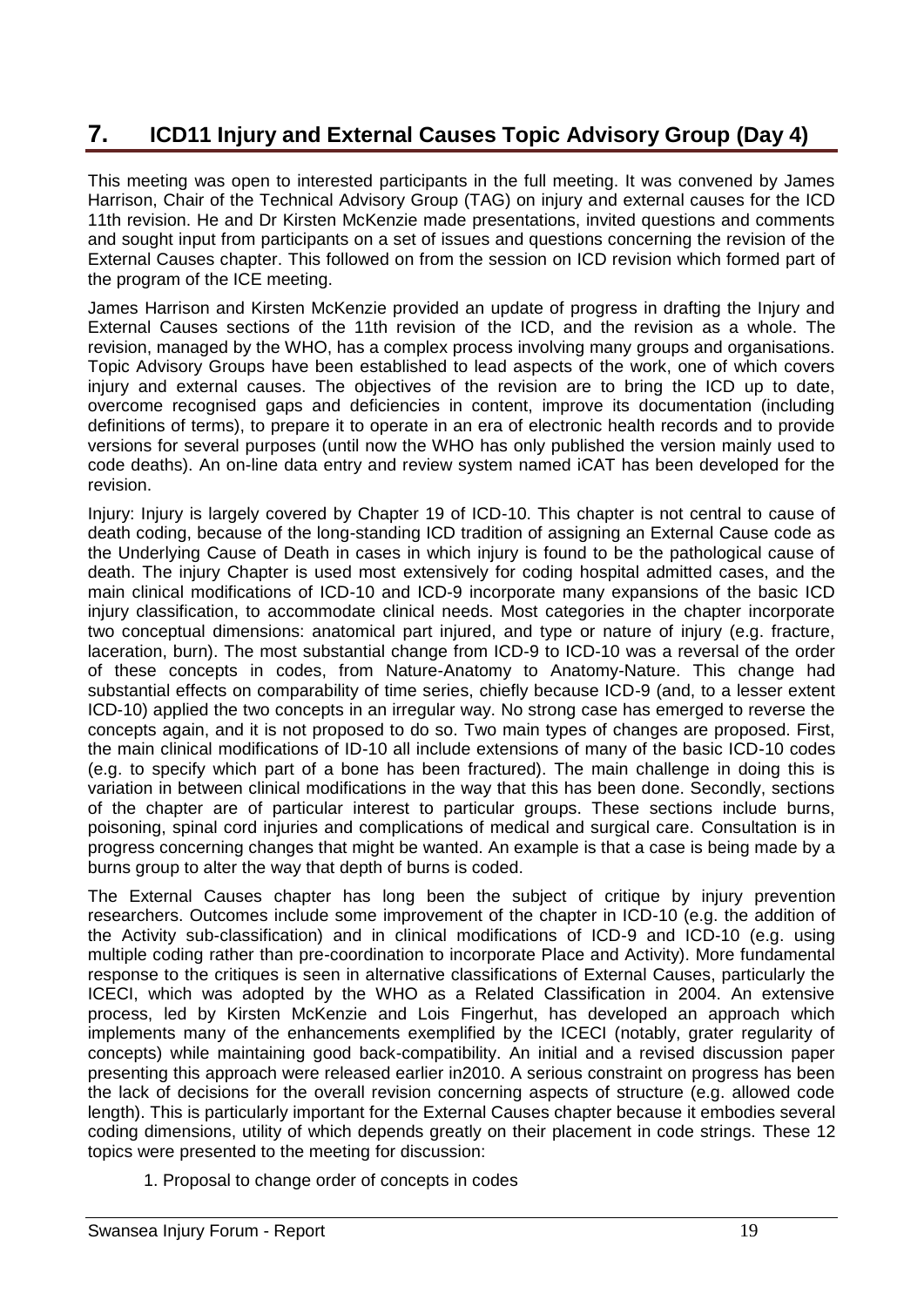- 2. Improvements to uniformity of code structure
- 3. Revise intent dimension
- 4. Use a separate code block to capture place of occurrence
- 5. Revise place of occurrence dimension
- 6. Separate code block for Activity
- 7. Revise activity dimension
- 8. Integrate complications of care codes
- 9. Integrate legal/war codes
- 10. Changes to transport module
- 11. Improve provision for maltreatment syndromes and related matters
- 12. Allow for additional optional dimensions

Process and timing of the revision are somewhat uncertain. Transition to a phase allowing public comment is envisaged for 2011. A more mature version will later be made available for further public input and (resources permitting) field-testing. The date foreshadowed for approval by the World Health Assembly is May 2014, for adoption sometime after that.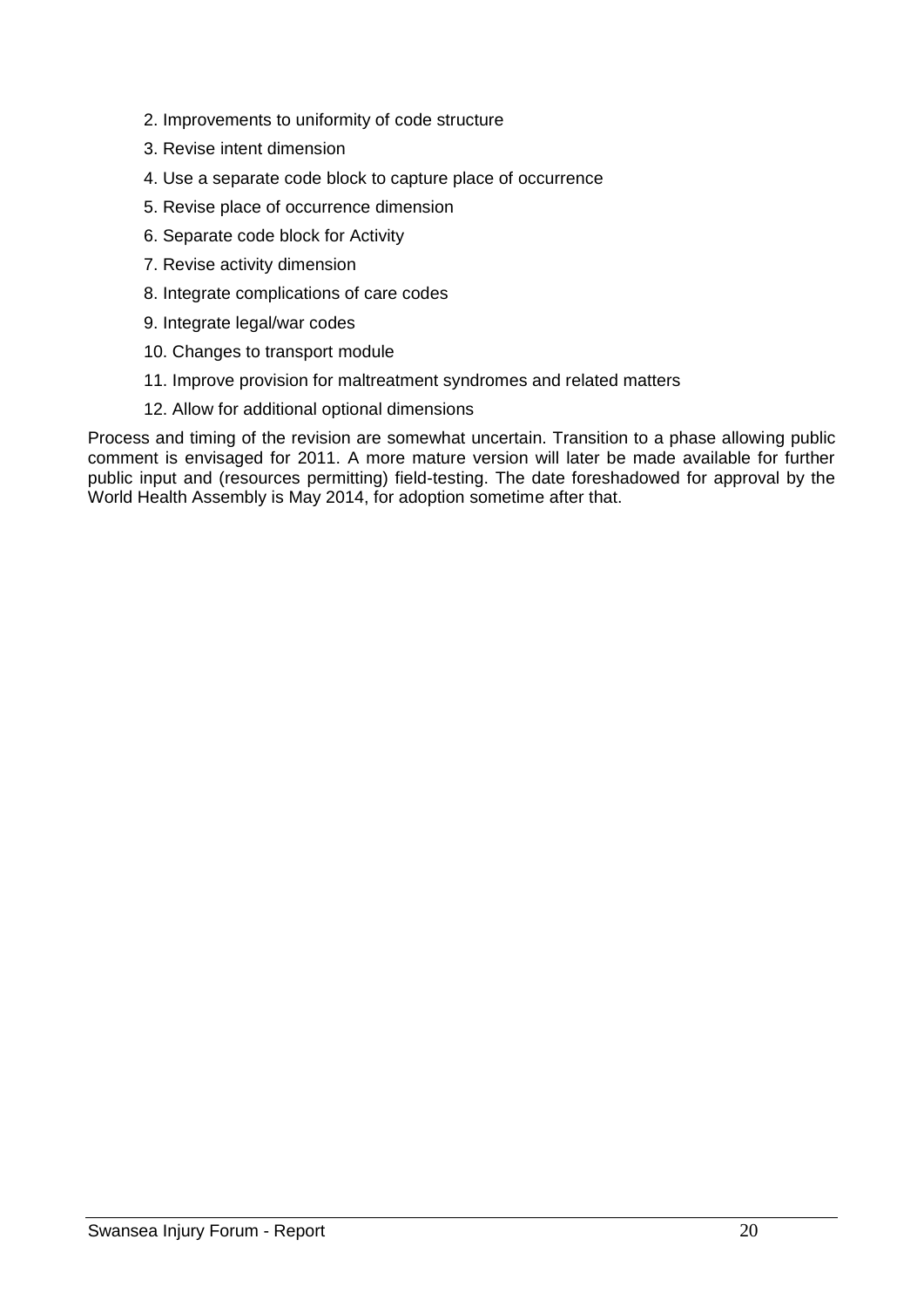### <span id="page-20-0"></span>**8. Conclusion and future directions**

The Swansea Injury Forum provided an opportunity for many of the leading experts on injury statistics and measurement of the population burden of injuries to meet and discuss progress on identified injury statistics needs and collaborative working. The support of the WHO and World Bank meant that representation from lower and middle income countries was much greater than in the most recent meetings in Boston (2009) and Washington (2010). Whilst progress in many areas has been excellent, helped by an increasing amount of international collaboration and the involvement of a larger group of researchers, there is clearly much work to be done. In particular, the field needs to consider how best to respond to the following challenges laid down by Margie Peden and Kidist Bartolomeos:

- What do policy makers and program officers need to know (now, and in a few years)?
- How to work with countries to define their own priorities and systems?
- Where to invest given the IT advances and opportunities?
	- To facilitate timely data collection and dissemination
	- To provide useful/"actionable" information
- What opportunities exist for technical collaboration?
- Where do we (countries, the field) want to be in 2 years? 5 years?

There is clearly a particular need for improved burden of injury estimates for low income countries. Undoubtedly local data acts as a key stimulus to developing appropriate responses as ultimately all politics is local. There are additional requirements for improving information infrastructures and capacity development in many if not all countries. No single country has all the data needed to produce refined burden of injury estimates using comprehensive incidence and outcomes data. There is much to be learned from each other and clear needs to strengthen collaboration to help with capacity development.

Capacity in this field is very limited; obtaining funding to attend meetings like the Swansea Injury Forum is difficult to obtain, even those from high income countries. Hosting meetings in countries where the biennial world injury conferences are held helps to increase attendance and reduce the marginal costs of attendance. However, meeting every second year is insufficient to maintain the momentum generated in recent years which has proven to produce successful outcomes and progression in the methods for measuring burden of injury. There is also an identified need for some type of Injury Reference Group to work with WHO. How this could be organised and funded would need careful consideration.

These meetings confirmed the experience of previous ICE meetings: The emerging but still rather small community of researchers who focus on enabling measurement of injury at national and global level values and depends greatly on these occasional, specialised meetings, to advance the field and to spread capabilities more broadly over the world. Large general-purpose conferences, notably the series of World Conferences on Injury Prevention and Safety Promotion are valuable in their own right, but serve different purposes. Most participants in the ICE meetings also contribute to and participate in the large Conferences, but the focus there tends to be on reporting results. In contrast, the smaller and more specialised ICE meetings focus on developing expertise and capacity that enables such results to be achieved.

The Swansea meetings were associated with the London conference. Earlier injury statistics and research meetings have been held during or in association with most of the previous Conferences in that series including, most recently, those held in Mexico and South Africa. Most of these meetings have been convened by the ICE on Injury Statistics. However, the period between the Conferences is usually two or three years. This has been found to be too long an interval between the methods meetings if momentum is to be maintained. In the long period during which the US NCHS supported the ICE, a meeting was held in most years.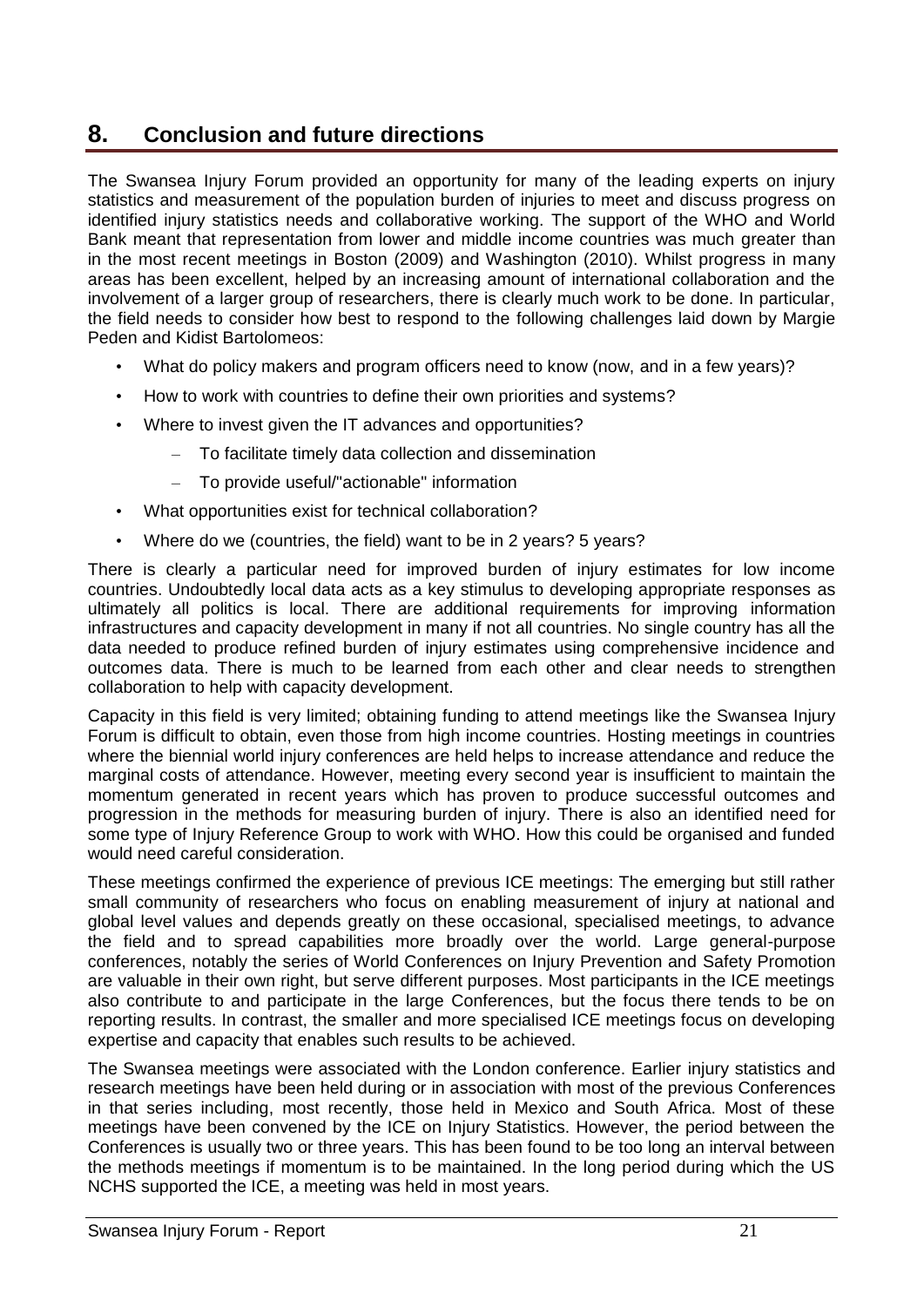While other models could be workable, a plausible approach is to continue to plan for meetings in association with the World Conferences, and to aim to hold one or two other meetings between these, depending on the spacing of the Conferences. The location of the first type of meeting will, as before, be determined by the location of the Conference with which it is associated.

The location of the second type of meeting is less obviously determined. However, an argument can be advanced to hold at least some of this second type of meeting at Geneva. Holding such meets at Geneva would enable further development of the already close links with WHO-VIP and would enable development of connections with WHO more broadly. To take one example, further development and refinement of the injury aspect of the WHO Global Health Observatory might benefit from the input of the types of experts typically present at Injury ICE meetings.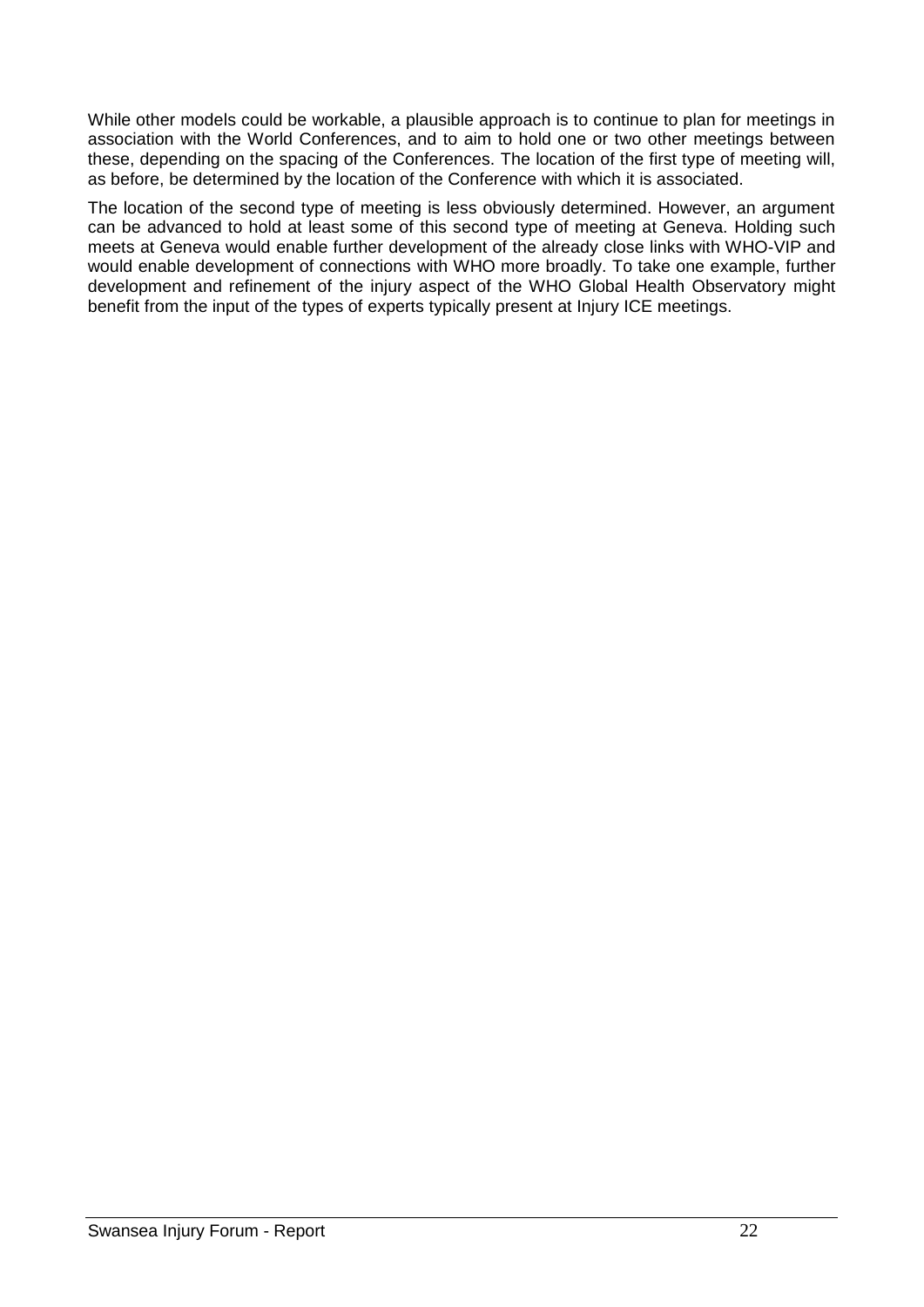<span id="page-22-0"></span>Program: Estimating the Burden of Injuries in Africa Friday, 17th September 2010

Seminar Room, 1st Floor, Institute of Life Science, Swansea University, Swansea, United Kingdom

This meeting on estimating the burden of injuries in Africa is one of a sequence of meetings related with injury measurement being held at Swansea from 17th to 20th September 2010. In particular, the GBD---Injury Expert group meeting on 18th September discusses closely related issues and methods but in a global perspective.

Aim: The purpose of this one--‐day meeting is to:

- Discuss progress on developing regional and country estimates of the burden of injuries.
- Discuss the technical basis for a cross-country collaboration on injury metrics. Thus, we will examine the similarities and differences in information architecture, and identify needs for common methods.
- Discuss the value of such research collaboration to all participants with the aim of identifying how the partnership may be structured differently in the future.

#### PROGRAM SUMMARY

- Registration (8:45am 9:00am)
- Welcome, Introduction, and Overview (9:00am 9:30am)
- Session 1: Architecture of data sources for measuring injuries in Africa (9:30am 11:15am)
- Session 2: Analytical methods for common types of data sources (11:30am 12:30pm)
- Session 3: Special focus: Mortuary data (1:30pm 3:45pm)
- Session 4: Improving future collaboration (4:00pm –

5:00pm) Morning and afternoon refreshments and lunch

will be provided.

Acknowledgements: This project on estimating the burden of injuries in Africa is supported by a grant from the World Bank Global Road Safety Facility to Harvard University. This sequence of Africa---GBD---ICE Injury meetings at Swansea is partially supported by funding from the Violence and Injury Prevention program of the World Health Organization.

For further information: Please contact [kavi\\_bhalla@harvard.edu](mailto:kavi_bhalla@harvard.edu)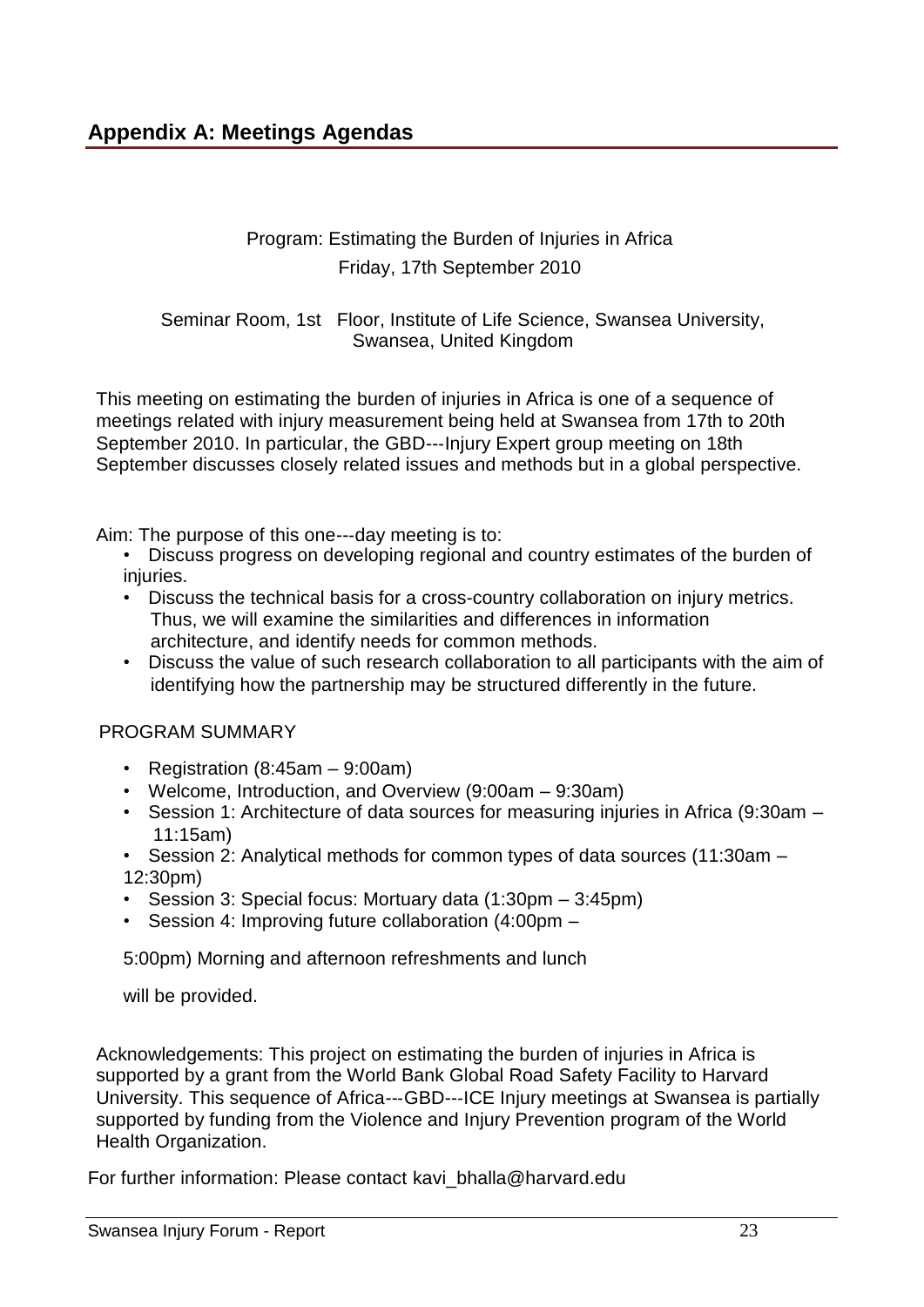### PROGRAM DETAILS

Registration (8:45am – 9:00am)

Welcome, Introduction, and Overview (9:00am – 9:30am)

SESSION 1: Architecture of data sources for measuring injuries in Africa (9:30am – 11:15am)

In this session, we will examine the data sources inventory available from each country and discuss the similarities and differences in information architecture. In particular, we will seek to identify common types of sources (e.g. surveys, mortuary registers) and the common technical issues (e.g. handling recall biases, estimating completeness), which provide an important basis for this technical collaboration.

- Overview (Kavi Bhalla, 10 min)
- Poster viewing: Six country posters displaying country data sources and summary results: Ghana (Adofo Koranteng), Sudan (Safa Abdalla), Ethiopia (Kunuz Abdella), Nigeria (Uwom Eze), Zambia (Robert Mtonga), Mozambique (Jerry Abraham) (25 min)
- Panel presentation: Six country poster presentations (30 min)
- Panel discussion: Similarities and differences in data sources (25 min)

SESSION 2: Analytical methods for common types of data sources (11:30am – 12:30pm)

This session will explore methods for handling some common types of data source that are unique to Africa, and on methods for triangulating to national estimates from multiple country data sources. Note that this Session will not discuss some key data sources that are covered later. Notably, mortuary data is discussed in Session 3, and surveys and hospital datasets, will be discussed in the GBD---Injury meeting on the following day (18th September).

- Overview of methods (Kavi Bhalla, 5 min)
- Estimating injury mortality from census data and HDSS data (Kavi Bhalla, 15 min)
- Estimating national burden of injuries: Sudan vs Mozambique (Safa Abdalla and Jerry Abraham, 15 min)
- Panel discussion (25 min)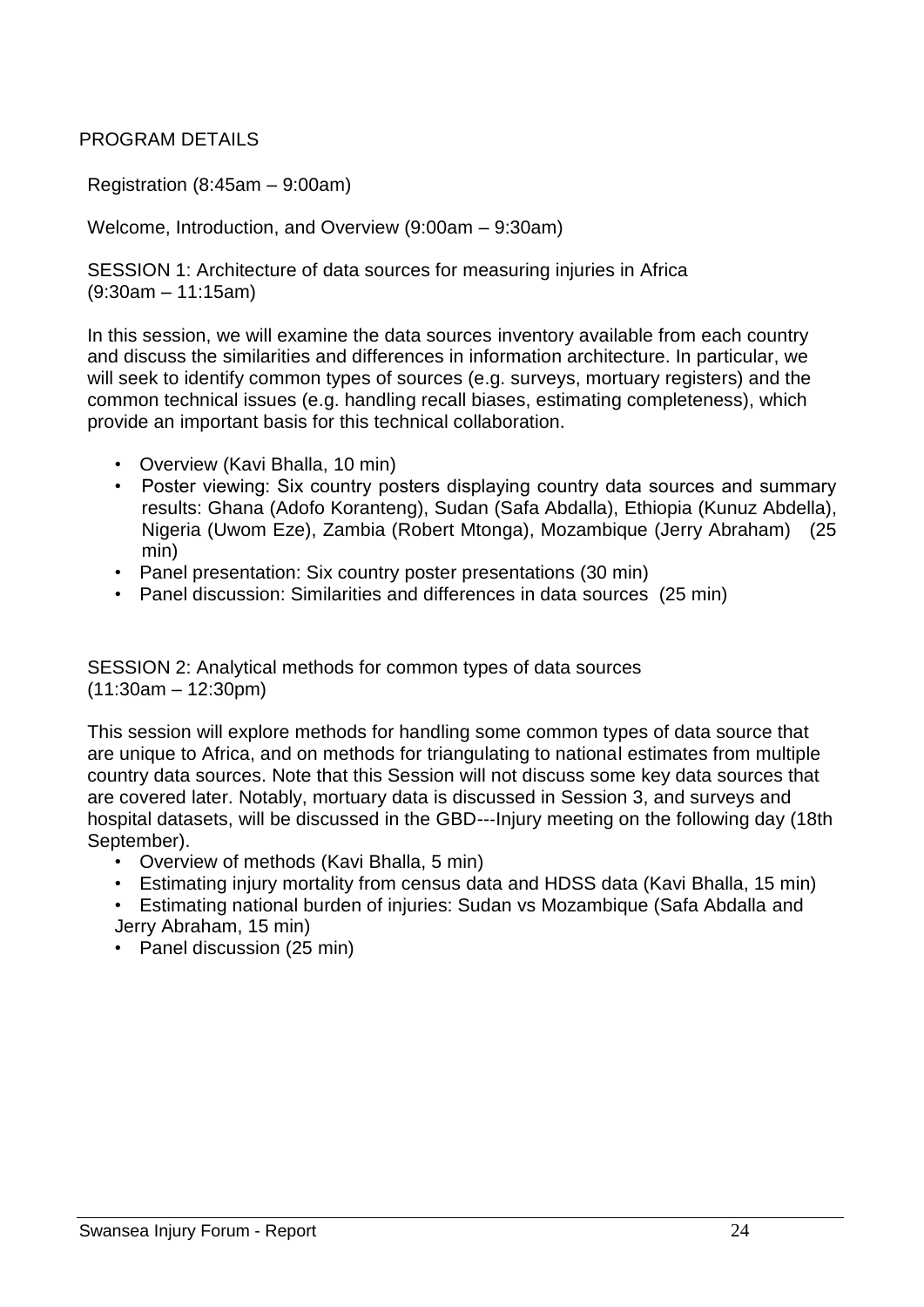SESSION 3: Special Focus: Mortuary data  $(1:30pm - 3:45pm)$ 

Mortuaries, and hence mortuary records, already exist in most major urban centers in Africa. Several of us have conducted research on injury mortality patterns using mortuary data collected retrospectively or prospectively. This session focuses first on technical issues related with using mortuary data to estimate population--‐based injury mortality rates in the current project.

Next, we will focus on the long---term perspective. WHO recognizes the potential value of conducting injury surveillance at mortuaries and is developing guidelines that will help to systematize the process. This session will include a panel discussion that will allow researchers to provide feedback to WHO on the technical and logistical practicality of the guidelines.

- Overview of estimating injury mortality from mortuary data (Kavi Bhalla, 20 min)
- Testing completeness of mortuary data by linking with police records (Adofo Koranteng, William Ackaah, and James Damsere Derry, 20 min)
- Cross---national comparison of mortuary data (Uwom Eze, 20 min)
- Guidelines for prospective mortuary surveillance (Joan Ozanne--‐Smith and Kidist Bartolomeos, 20 min) followed by reactions from panel (40 min)
- Panel Discussion (15 mins)

SESSION 4: Panel Discussion: Improving future collaboration (4:00pm – 5:00pm)

Collaboration is successful when all participants make progress towards their research and policy agendas. The injury estimates produced in this project can be used to target a wide range of policy makers, including international funding agencies, national policy makers and advocacy agencies. The purpose of this session is to assess the current project in relation with the primary research and advocacy goals of the collaborators. This panel discussion will seek to identify how things should be done differently in the future.

We will discuss the potential outputs from this project and assess what purpose these serve and which should be given priority. The potential list of products from this project include:

- Regional Reports: Burden of injury reports for the four regions of Sub---Saharan Africa
- Country Reports: Selected country burden of injury reports
- Country data repositories: For example: Ghana, Uganda, Ethiopia
- Developments in methods: e.g. using mortuary surveillance, census data, HDSS site data for injuries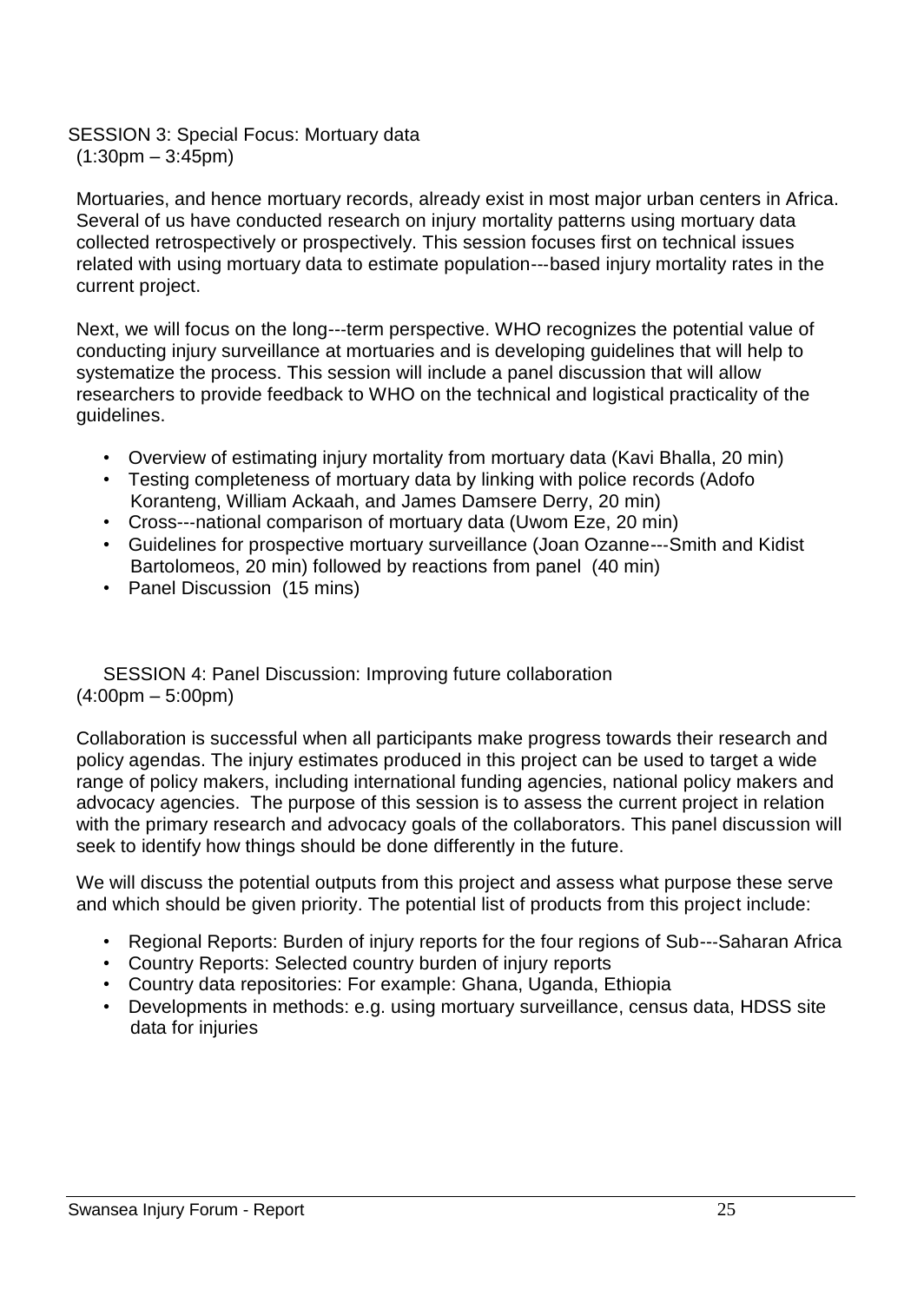### **GBD Methods for Measuring Injury**

A consultation and discussion meeting convened by the GBD Injury Expert Group Saturday 18th September 2010

Seminar Room, 1st Floor, Institute of Life Science, Swansea University, Swansea, United Kingdom

This meeting is part of a sequence of meetings on injury statistics methods running from 17th to 20<sup>th</sup> September 2010, hosted by the Institute of Life Science, Swansea University.

Aim: This one-day meeting has been designed to provide an:

- update on the work of the GBD-Injury Expert Group and the broader GBD project
- opportunity to discuss specific aspects of the work
- opportunity to reflect on implications of this work for injury measurement and statistics more broadly

Summary Program

Registration: from 8:30 am

Welcome and Introduction (9:00am –

9:15am) Briefing on the GBD project

(9:15am – 9:30am)

Session 1: Injury mortality estimation (9:30am – Noon) (Includes a 15 minute break at approximately 10:30am)

Session 2: Injury morbidity estimation: data (1:00pm – 2:00pm)

Session 3: Injury morbidity estimation: tools and methods (2:00pm –

Session 4: Discussion and Implications (3:45pm

5:00pm)

Acknowledgements: This meeting is partially supported by funding from the Violence and Injury Prevention program of the World Health Organization and the World Bank Global Road Safety Facility. This funding was used primarily to enable the participation of researchers from Low and Middle Income Countries. Most High Income Country participants will attend with support from their own institutions or alternate sources. For further information: jame[s.harrison@flinders.edu.au](mailto:harrison@flinders.edu.au) or [kavi\\_bhalla@harvard.edu](mailto:kavi_bhalla@harvard.edu)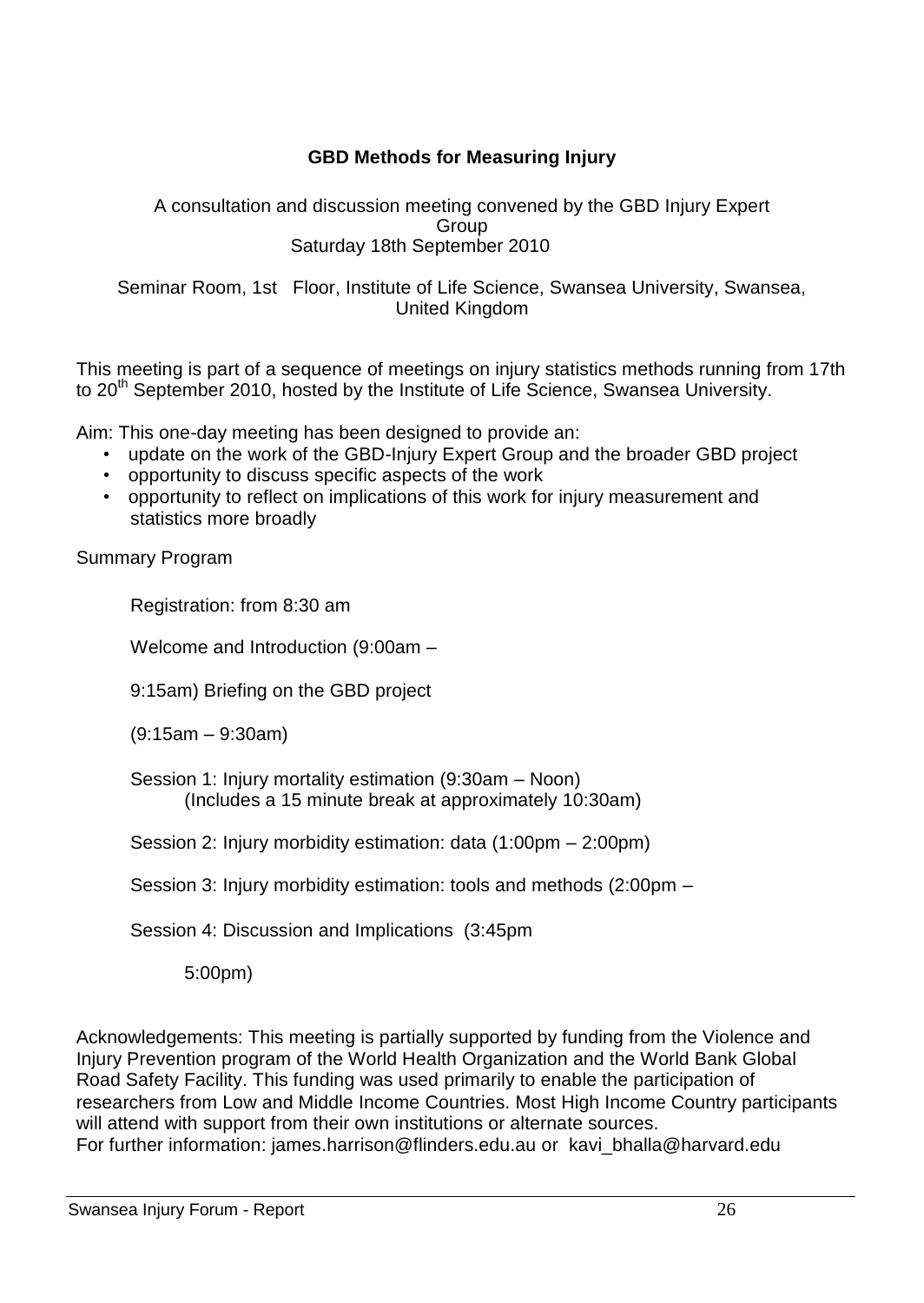Detailed Program

Session 1: Injury mortality estimation (9:30am – Noon)

More than perhaps any other Expert Group in the current GBD project, the Injury Expert Group has been involved in finding, appraising and analyzing deaths data. This has been judged necessary because of the large contribution of mortality to total injury DALYs in previous GBD projects, combined with indications of weaknesses in the mortality data likely to have been used by the GBD mortality group in the absence of involvement of the Injury group. The results of this work are likely to have relevance that extends beyond the GBD project. This session will present some aspects of the work and invite discussion.

- Overview (Kavi Bhalla)
- Global road injury mortality (Kavi Bhalla)
- Global estimation of homicide (Richard Matzopoulos)
- Quality appraisal of WHO mortality database (James Harrison)
- Mortuary data: potential for injury measurement in information poor settings (Joan Ozanne-Smith and Kidist Bartolomeos)
- Discussion

Session 2: Injury morbidity estimation: data  $(1:00 \text{pm} - 2:00 \text{pm})$ 

Finding data for the GBD project was expected to be challenging. That has been confirmed in practice. What has been found confirms early expectations in some respects and not in others. Presentations in this session will describe what has been obtained.

- Overview (James Harrison)
- Reviews of published literature (James Harrison & Claire Bryan Hancock)
- Hospital inpatient data (Saeid Shahraz)
- Population survey data (Saeid Shahraz)

Session 3: Injury morbidity estimation: tools and methods (2:00pm – 3:30pm)

Combining the (often patchy and unreliable) data to make estimates of injury burden is as challenging as finding data. In this session analytic approaches that are being used or developed will be presented, and discussion will be invited. This is work-in-progress.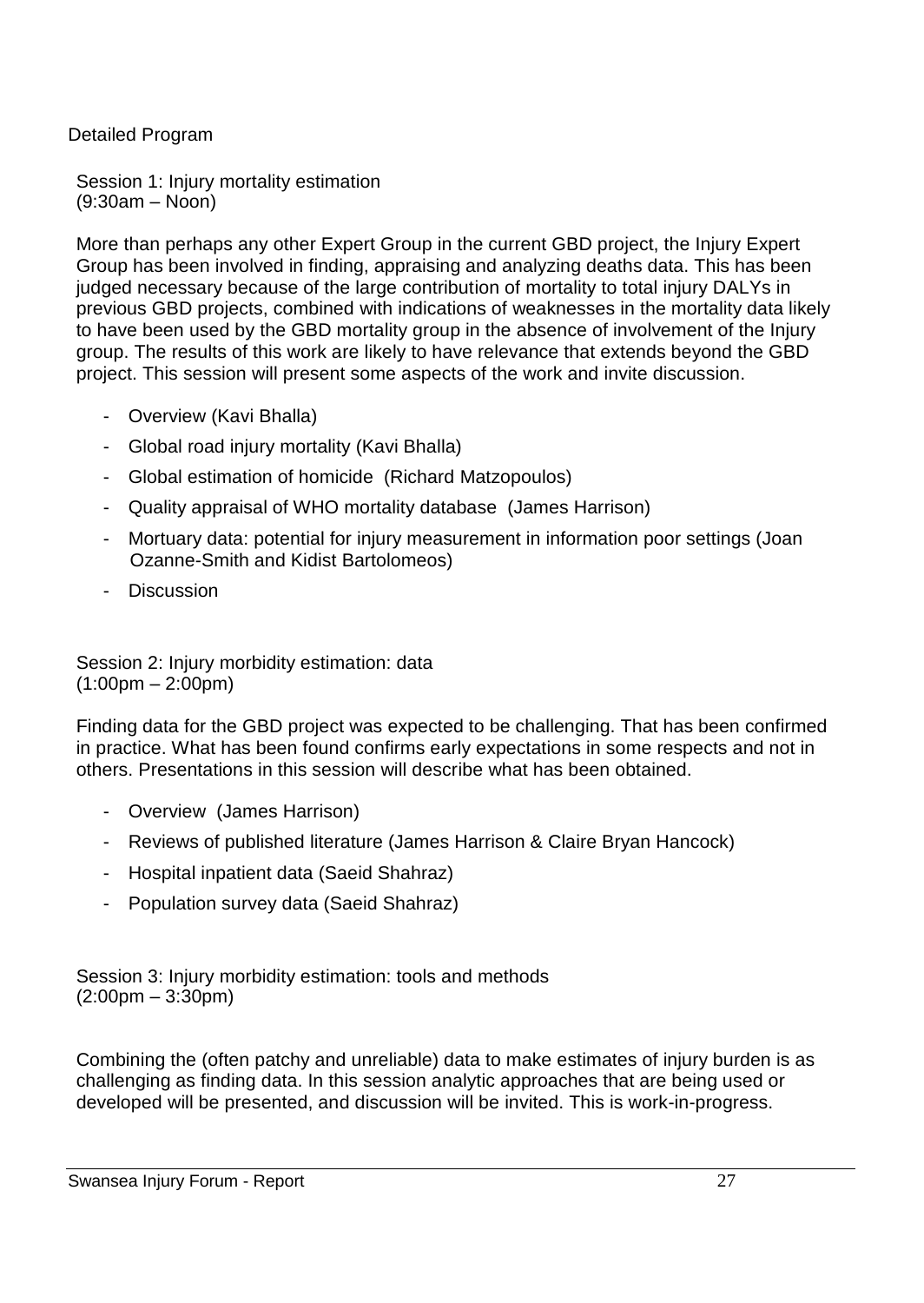- Overview (Kavi Bhalla)
- GBD weights: progress report (James Harrison)

DISMOD 3: What is it and how is it being used for injury estimation (Saeid Shahraz & **Claire** 

Bryan Hancock)

- o Example: Using DISMOD to combine data on TBI from data from literature, surveys and hospital data collections
- The UK Burden of Injury Study (Ronan Lyons & Belinda Gabbe)
- Combining morbidity data to make population estimates (Kavi Bhalla)
- Discussion

Session 4: Discussion and Implications  $(3:45pm - 5:00pm)$ 

Early in the life of the GBD Injury Expert Group a number of topics were raised by members as having implications for GBD work. In some instances, these were a special case of an issue with relevance to injury statistics and measurement more broadly (e.g. case definition; severity). Others were more specific to the GBD project (e.g. the revision of reporting categories). Members of the group expressed interest in leading work on particular topics, and preparation of papers was foreshadowed. Progress has varied between topics. This session provides an opportunity to revisit the topics, reflect on progress and discuss implications for future work, in the context of the presentations and discussion in the earlier sessions of this meeting. .

- Summary of topics and overview of activities to date (James Harrison)
- Where to from here? (open discussion)
	- o Publishing findings
	- o Publishing methods
	- o Making data more accessible
	- o Advocating change (e.g. to ICD, data collections)
	- o Study questions arising from this work
	- o Other …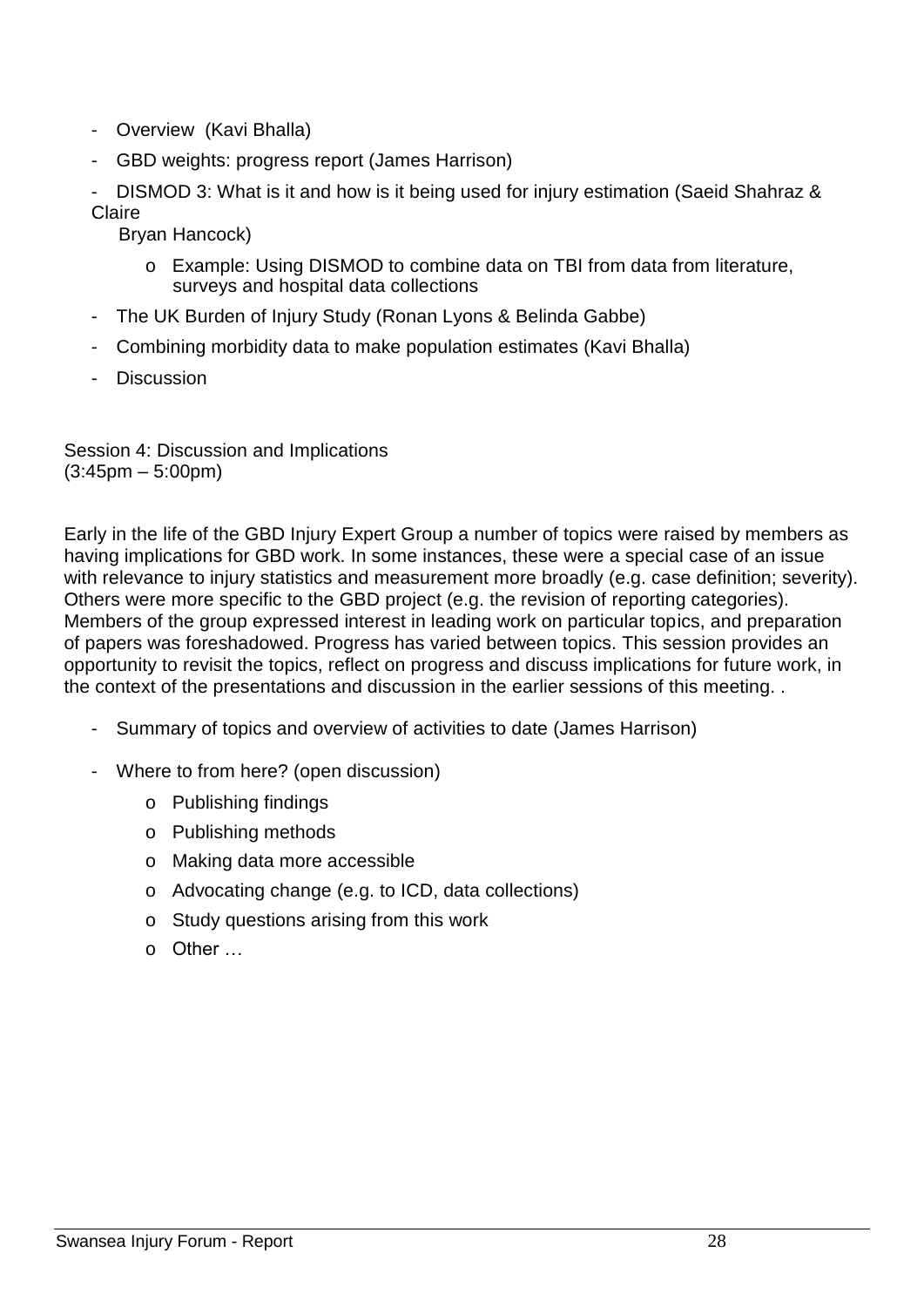**International Collaborative Effort on Injury Statistics (ICE) meeting** September 19-20th, 2010 Seminar Room, 1st Floor, Institute of Life Science, Swansea University, Swansea, United Kingdom

Sunday, 19th September (8:30 am -3:30 pm)

8.30 AM Welcome and Introduction - Margaret Warner

8.45 AM Non Fatal Injury Indicators (NFIIs) - Colin Cryer

What are the pros and con's of different approaches to measuring non fatal injury? 1) A "basket" of ICD diagnoses, facilitated by Colin Cryer

a) Minimising health service effects in international comparisons - Colin Cryer b) Five country (Wales, Scotland, England, Northern Ireland, Republic of Ireland) analysis of inpatient injury admissions - Steven Macey

c) International comparisons in the presence of different versions of ICD - Margaret Warner

d) Serious non-fatal injury: are we missing a material number of cases? - Pauline **Gulliver** 

e) Global childhood unintentional injury surveillance in four cities in developing countries: how to measure injury severity and why? - Hesham El-Sayed

- 10.00 AM WHO VIP update Margie Peden
- 10.30 AM Coffee Break
- 11.00 AM Non Fatal Injury Outcomes (NFIOs), facilitated by Belinda Gabbe How do we take the work of several groups in measuring non fatal outcomes (disability and function) and come to a decision on an internationally accepted approach?

1) Measuring the population burden of injuries: implications for global and national estimates from the UK Burden of Injuries (UKBOI) Study- Ronan Lyons 2) INTEGRIS Project - Juanita Haagsma

3) Impact of ICF - participation and culture - Shanthi Ameratunga

4) Meta-analysis of global EQ-5D data - James Black

- 12.00 PM Working lunch
- 1.00 PM Updates on other international projects
	- 1) North –South Collaboration, facilitated by Diego Zavala
	- 2) Brief ICD-11 Update (main meeting on Monday) James Harrison
	- 3) Quality of external cause of injury data given ICD-11"s approach Kirsten McKenzie
	- 4) Global Health Observatory a home for indicators? Kidist Bartolomeos
- 3.20 PM Organize workgroups for Monday Margaret Warner
- 3:30 PM Close for the Day
- 4:00 PM Meet for sightseeing trip (optional)

Monday, 20th September (ICE meeting 8:30 am -12:30 pm,)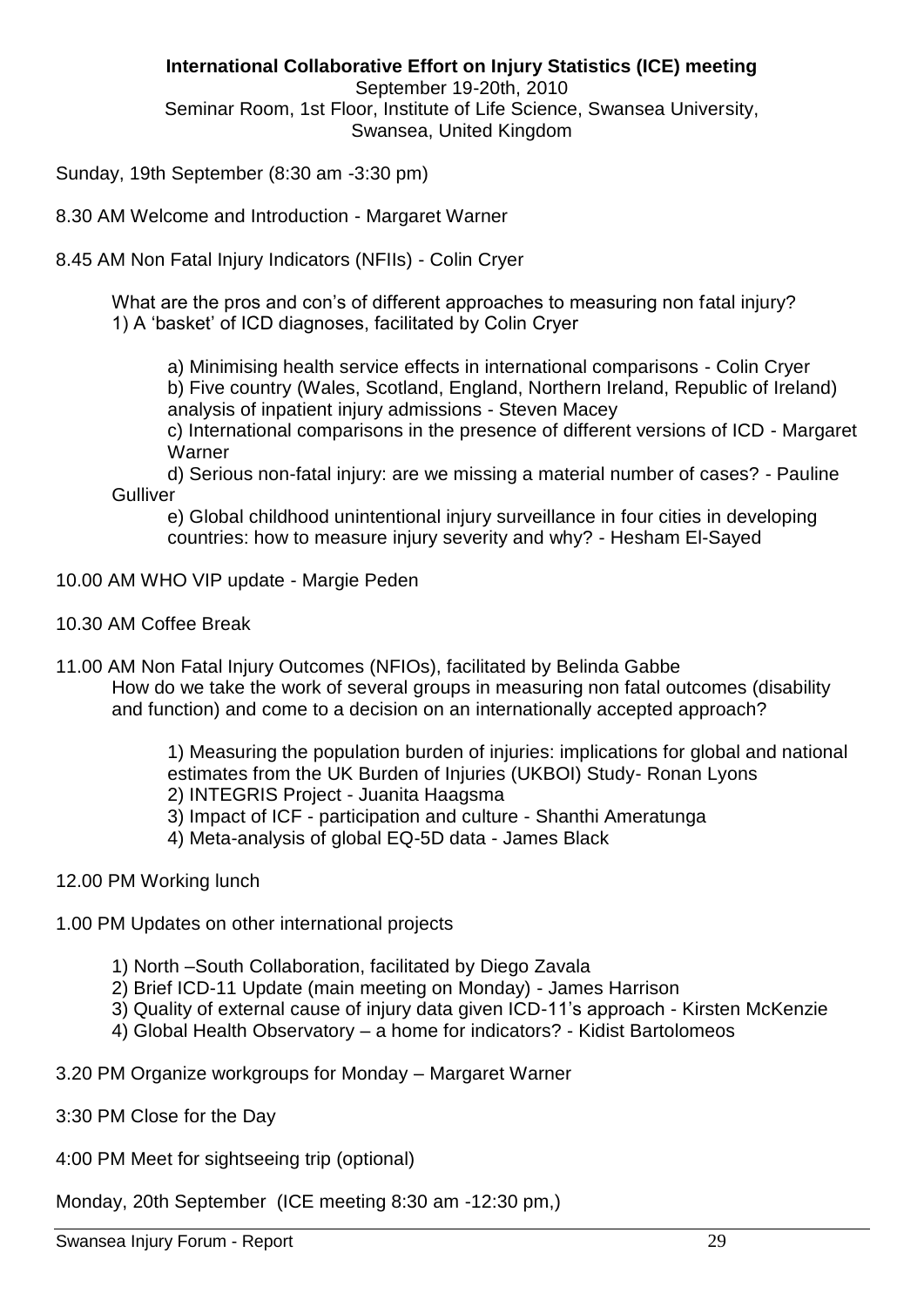#### 8.30 AM Small group meetings

1. Non fatal injury indicators work (1 or 2 groups) facilitated by Colin Cryer and Rolf Gedeborg

- 2. Non fatal injury outcomes work facilitated by Belinda Gabbe and Ronan Lyons
- 10.30 AM Coffee Break
- 11.00 AM Report back and discussion
- 12.00 PM Next Steps, facilitated by Margaret Warner
- 12.30 PM ICE Meeting adjourned

### **ICD11 Injury and External Causes Topic Advisory Group Meeting**

September 20<sup>th</sup>, 2010 Seminar Room, 1st Floor, Institute of Life Science, Swansea University, Swansea, United Kingdom

- 1.30 PM Introduction and aims
- 3.45 4.00 Coffee break
- 4.00 5.00 Discussion
- 5.00 PM Meeting closes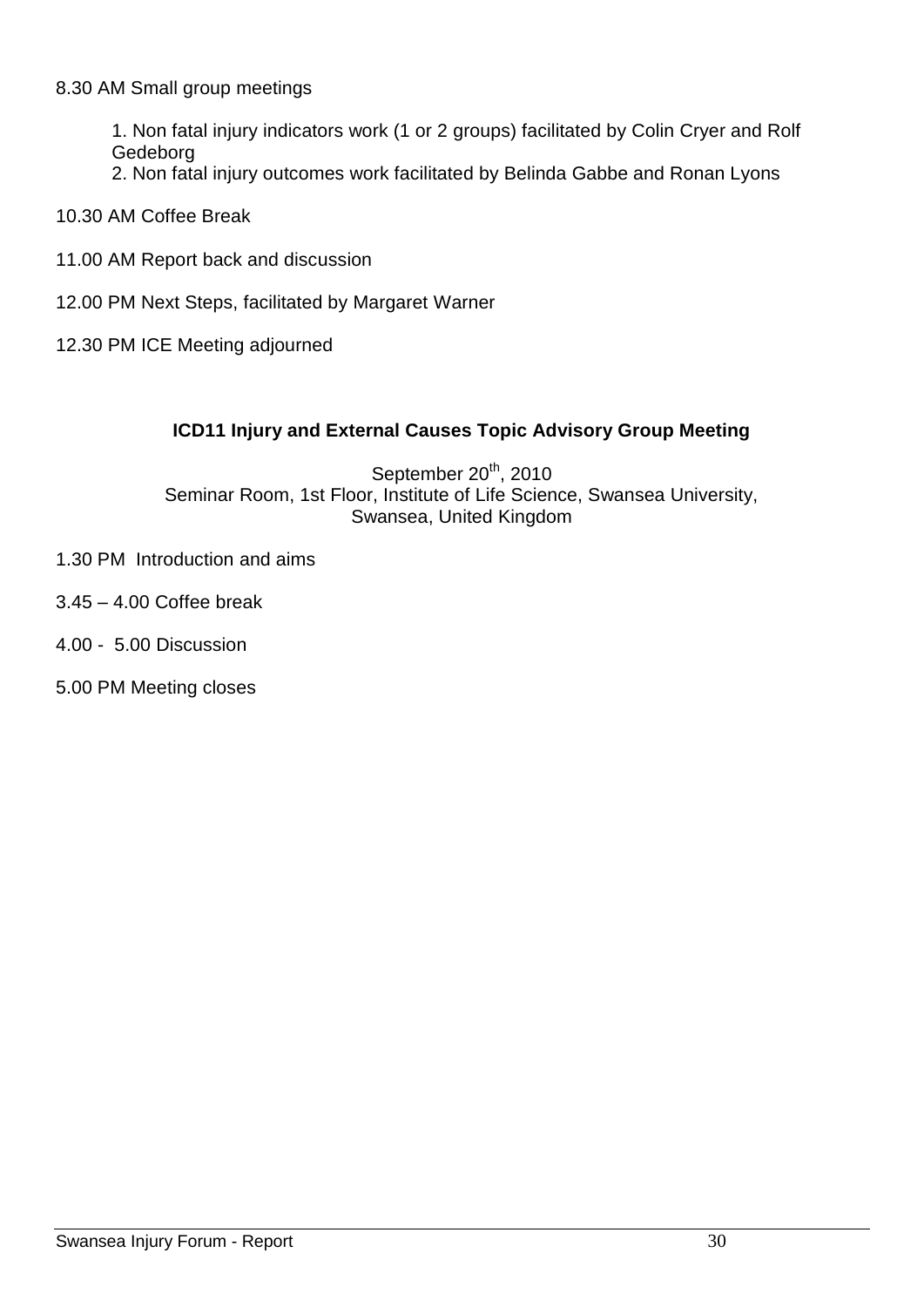<span id="page-30-0"></span>

| <b>LIST OF ATTENDEES</b>  |                                     |                         |  |  |  |
|---------------------------|-------------------------------------|-------------------------|--|--|--|
| <b>Name</b>               | <b>E-mail address</b>               | Country                 |  |  |  |
| <b>Ackaah Williams</b>    | ackaahwillie@yahoo.com              | Ghana                   |  |  |  |
| Adnan Hyder               | ahyder@jhsph.edu                    | <b>USA</b>              |  |  |  |
| Adofo Koranteng           | adofokoranteng@yahoo.com            | Ghana                   |  |  |  |
| Anna Alvazzi              | anna.alvazzi@smallarmssurvey.org    | Switzerland             |  |  |  |
| <b>Belinda Gabbe</b>      | belinda.gabbe@monash.edu            | Australia               |  |  |  |
| <b>Bridget Kool</b>       | b.kool@auckland.ac.nz               | New Zealand             |  |  |  |
| Carla Matos               | cmatos@misau.gov.mz                 | Mozambique              |  |  |  |
| CeiaVirgilio              | fvirgilioceia@gmail.com             | Mozambique              |  |  |  |
| Claire Bryan-Hancock      | claire.bryanhancock@flinders.edu.au | Australia               |  |  |  |
| <b>Clotilde Ubeda</b>     | clotildeubeda@yahoo.com.ar          | Argentina               |  |  |  |
| <b>Colin Cryer</b>        | colin.cryer@ipru.otogo.ac.nz        | <b>New Zealand</b>      |  |  |  |
| <b>Colin Mathers</b>      | mathersc@who.int                    | <b>WHO Headquarters</b> |  |  |  |
| Diego Zavala              | dzavala@psm.edu                     | <b>Puerto Rico</b>      |  |  |  |
| Elisabeth Gilgen          | elisa.gilgen@smallarmssurvey.org    | Switzerland             |  |  |  |
| <b>Gordon Smith</b>       | gssmith@som.umaryland.edu           | <b>USA</b>              |  |  |  |
| <b>Hamid Soori</b>        | hsoori@yahoo.com                    | Iran                    |  |  |  |
| <b>Hank Weiss</b>         | hank.weiss@otago.ac.nz              | New Zealand             |  |  |  |
| <b>Hesham Fathy</b>       | heshamfatheyelsayed@gmail.com       | Egypt                   |  |  |  |
| Ingrid Jaegers            | jaegers@paradise.net.nz             | <b>New Zealand</b>      |  |  |  |
| James Black               | James.Black@vuw.ac.nz               | New Zealand             |  |  |  |
| <b>James Damserederry</b> | damsere@u.washington.edu            | Ghana                   |  |  |  |
| <b>James Harrison</b>     | james.harrison@flinders.edu.au      | Australia               |  |  |  |
| Jerry Abraham             | abraham.jerry@gmail.com             | <b>USA</b>              |  |  |  |
| Joan Ozanne-Smith         | Joan.Ozanne-Smith@med.monash.edu.au | Australia               |  |  |  |
| Juanita Haagsma           | j.haagsma@erasmusmc.nl              | The Netherlands         |  |  |  |
| Kavi Bhalla               | kavi bhalla@harvard.edu             | <b>USA</b>              |  |  |  |
| <b>Kerrianne Watt</b>     | k.watt@sph.uq.edu.au                | Australia               |  |  |  |
| <b>Kidist Bartolomeos</b> | bartolomeosk@who.int                | <b>WHO Headquarters</b> |  |  |  |
| Kirsten McKenzie          | k.mckenzie@qut.edu.au               | Australia               |  |  |  |
| <b>Kumari Navaratne</b>   | knavaratne@worldbank.org            | Sri Lanka               |  |  |  |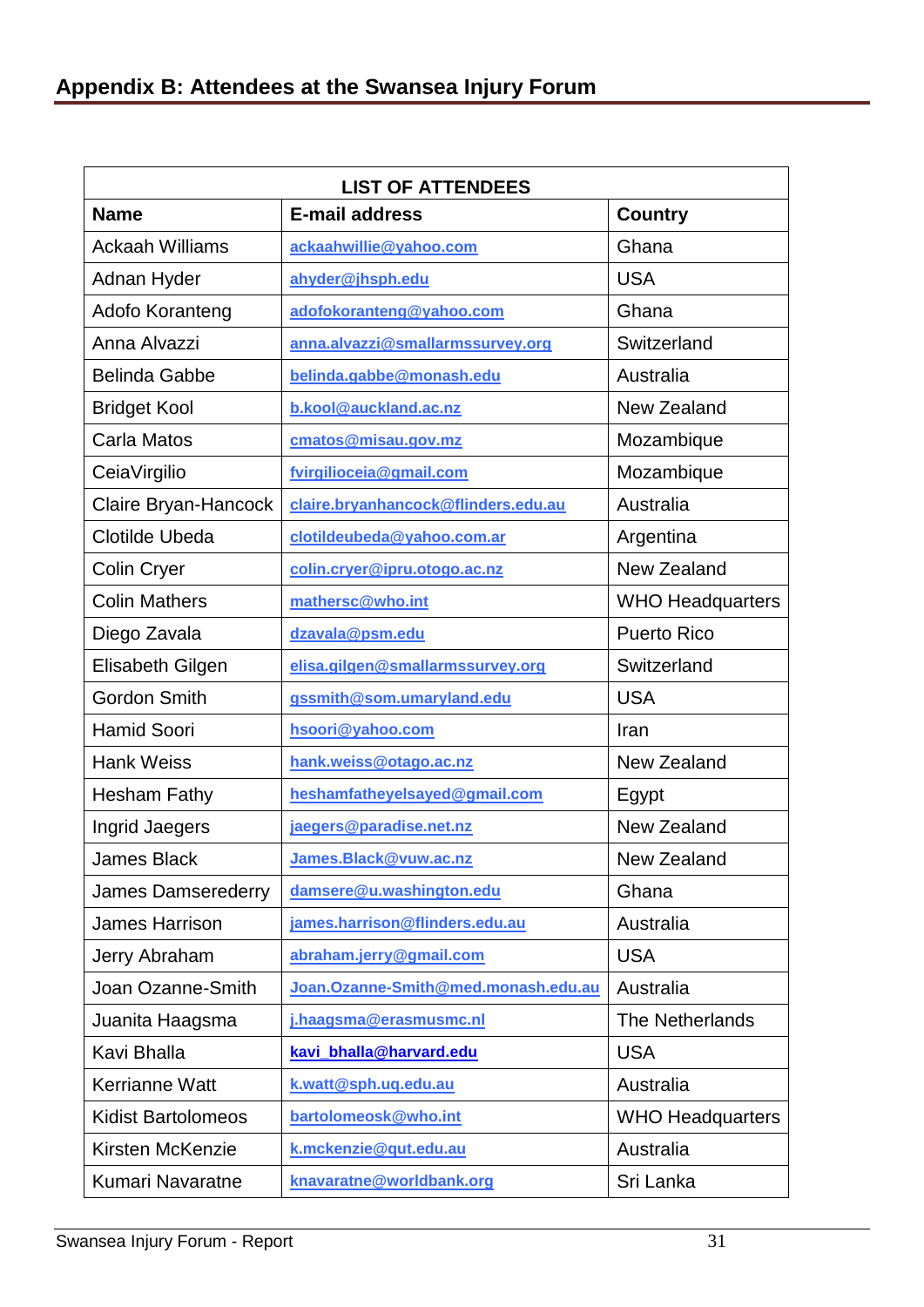| Kunuz Abdela | kunuza@et.afro.who.int | Ethiopia              |
|--------------|------------------------|-----------------------|
| Leila Pinder | I.pinder@swansea.ac.uk | <b>United Kingdom</b> |